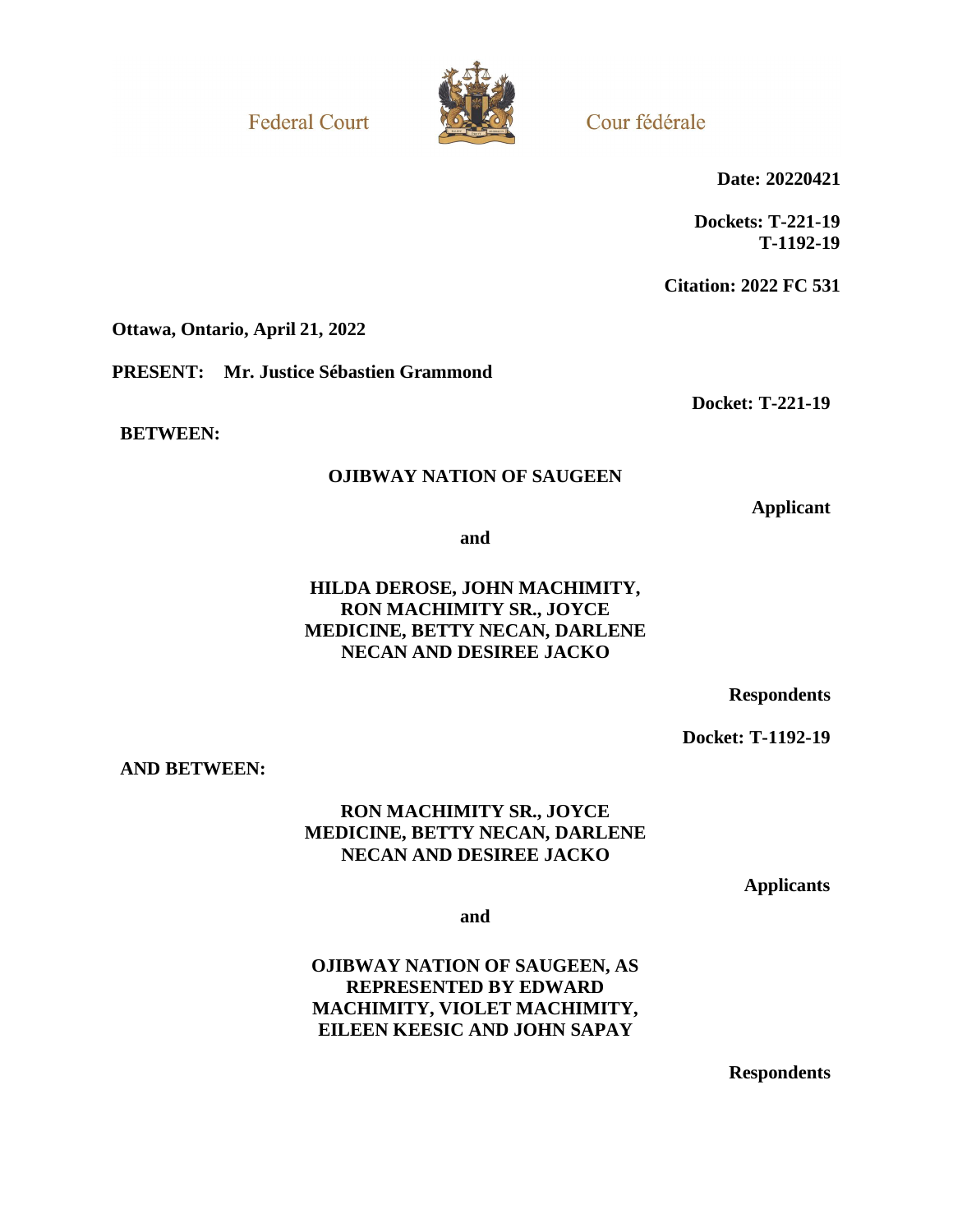#### **JUDGMENT AND REASONS**

#### I. Overview

[1] Since at least 1997, the Ojibway Nation of Saugeen [ONS] has operated under a system whereby its Chief and Headmen are chosen for life. In recent years, a number of ONS citizens have insisted that, according to this system, citizens have the power to remove the Chief and Headmen. The incumbent Chief and Headmen have denied that the citizens have such power.

[2] At a traditional gathering of ONS's citizens held on June 20 and 21, 2019, resolutions were adopted to remove the incumbent Chief, Edward Machimity, and the incumbent Headmen, Eileen Keesic and John Sapay. Resolutions were also adopted to appoint Ron Machimity Sr. as Chief, and Joyce Medicine, Betty Necan, Darlene Necan and Desiree Jacko as Headmen.

[3] Both sides have applied to the Court to determine who the lawful Chief and Headmen are. The Court decides that the resolutions adopted at the traditional gathering are valid and that the council led by Ron Machimity Sr. is the lawful one.

[4] The Court's conclusion is based on the interpretation of the Convention that embodies the rules governing the selection of ONS's Chief and Headmen. A holistic reading of this document reveals that ONS's supreme political authority resides with ONS citizens, assembled in a traditional gathering. Therefore, the leadership review provisions of the Convention must be interpreted as giving citizens the power to remove the Chief and Headmen. It would be illogical to give the Chief and Headmen the final say over their own removal.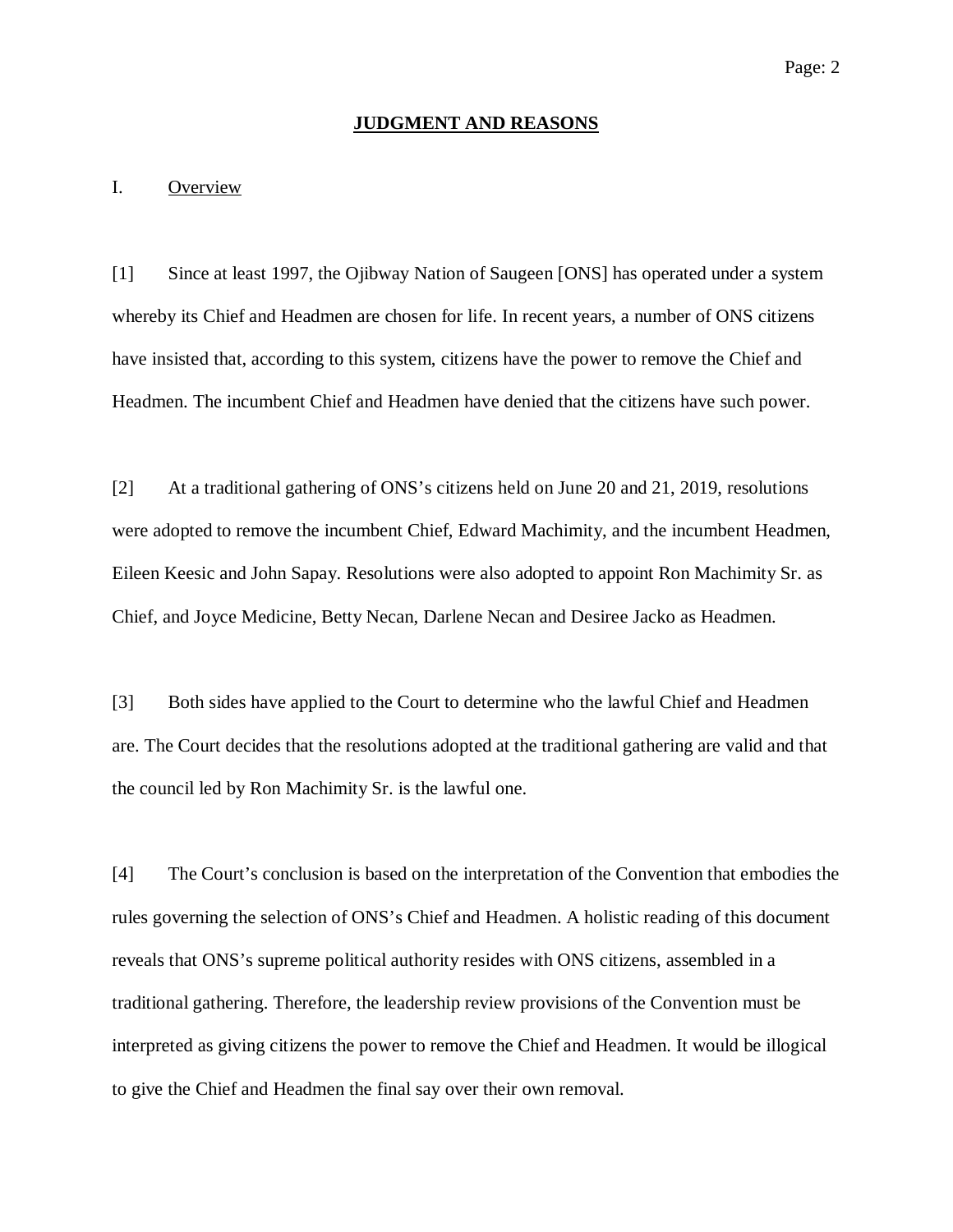[5] The Court also concludes that the June 2019 resolutions are a valid exercise of this power and dismisses the procedural objections made by the council led by Edward Machimity. Sufficient notice of the traditional gathering was given. Moreover, Edward Machimity and his Headmen could not purport to terminate the traditional gathering and leave the meeting before the citizens had an opportunity to discuss their removal. Lastly, there was no specific quorum requirement for the traditional gathering. The 29 members of voting age who signed the unanimous resolutions constituted a substantial proportion of ONS's voters.

#### II. Factual Background

[6] ONS was recognized in 1985 as an "Indian band" pursuant to the *Indian Act*, RSC 1985, c I-5. Prior to that date, most of its members belonged to the Lac Seul First Nation and resided in the community of Savant Lake in northwestern Ontario. In 1997, the federal government set apart lands near Kashawagama Lake, about 20 kilometers from Savant Lake, as a reserve for ONS. A number of members have now established their residence on the reserve, while some remain in Savant Lake. Many other members reside elsewhere.

[7] ONS is a small First Nation. According to March 2019 statistics, it has 242 members or citizens, 83 of whom reside on the reserve. The voting age set by the Convention described below is 21. There is conflicting evidence regarding the precise number of citizens who are 21 years of age or older. One party compiled a list showing 150 citizens of voting age, while the other party repeatedly states that they number 100. Both parties agree that approximately 40 citizens of voting age reside on the reserve. Off-reserve citizens reside in nearby communities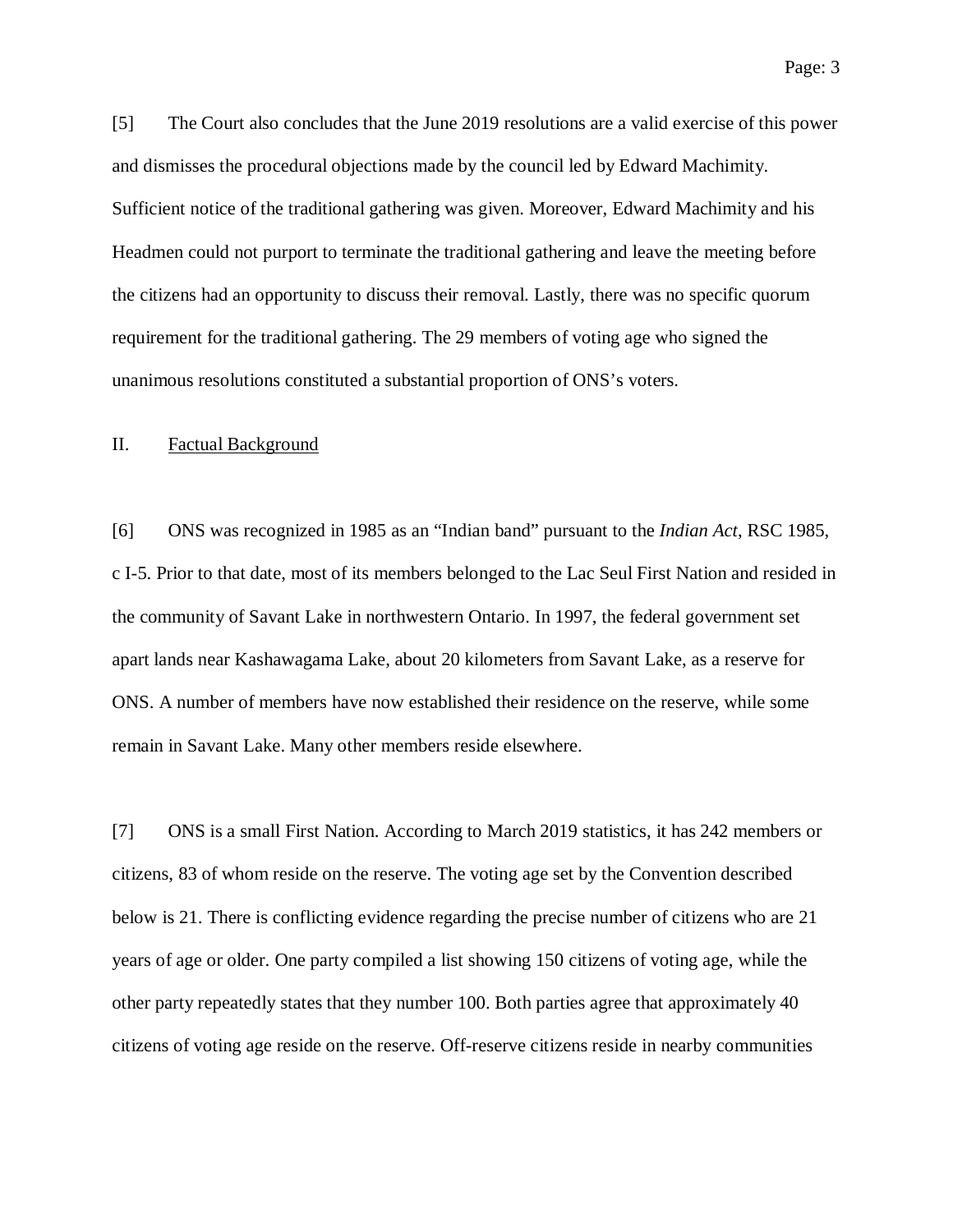such as Dryden or Sioux Lookout, in more distant cities such as Thunder Bay or Winnipeg, and elsewhere in Canada and the United States.

[8] ONS was never named in an order made pursuant to section 74 of the *Indian Act*. Therefore, its council is selected "according to the custom of the band," as indicated in the definition of "council of the band" in section 2. There is no dispute that until the events described below, Edward Machimity is the only chief ONS has known. The parties disagree as to how Edward Machimity became Chief in 1985, but it is not necessary to resolve this issue. Neither is it in dispute that Gilbert Machimity and David Necan became Headmen in 1985.

[9] In 1997, ONS's Chief and Headmen proclaimed the *Ojibway Nation of Saugeen Indian Tribe Custom and Usage Convention* [the Convention]. This document is not always easy to understand. It will be analyzed more fully below. At this juncture, it is sufficient to highlight the following aspects. The Convention establishes ONS's government, composed of a Chief and up to four Headmen, appointed by the citizens of the Nation. Their positions are said to be for life, but a review must be held every 21 years. Another provision of the Convention states that every ONS citizen "is entitled to voice a right of principle opinion" for the appointment of the Chief and Headmen. There is also a "review procedure," pursuant to which a traditional gathering, that is, an open meeting of the citizens, can review the conduct of the Chief and Headmen.

[10] References to custom abound in the Convention. In particular, the definitions of "chieftainship" and "headmen," in the interpretation section, mention that the positions are to be "administered according to Customary practice and Hereditary Law."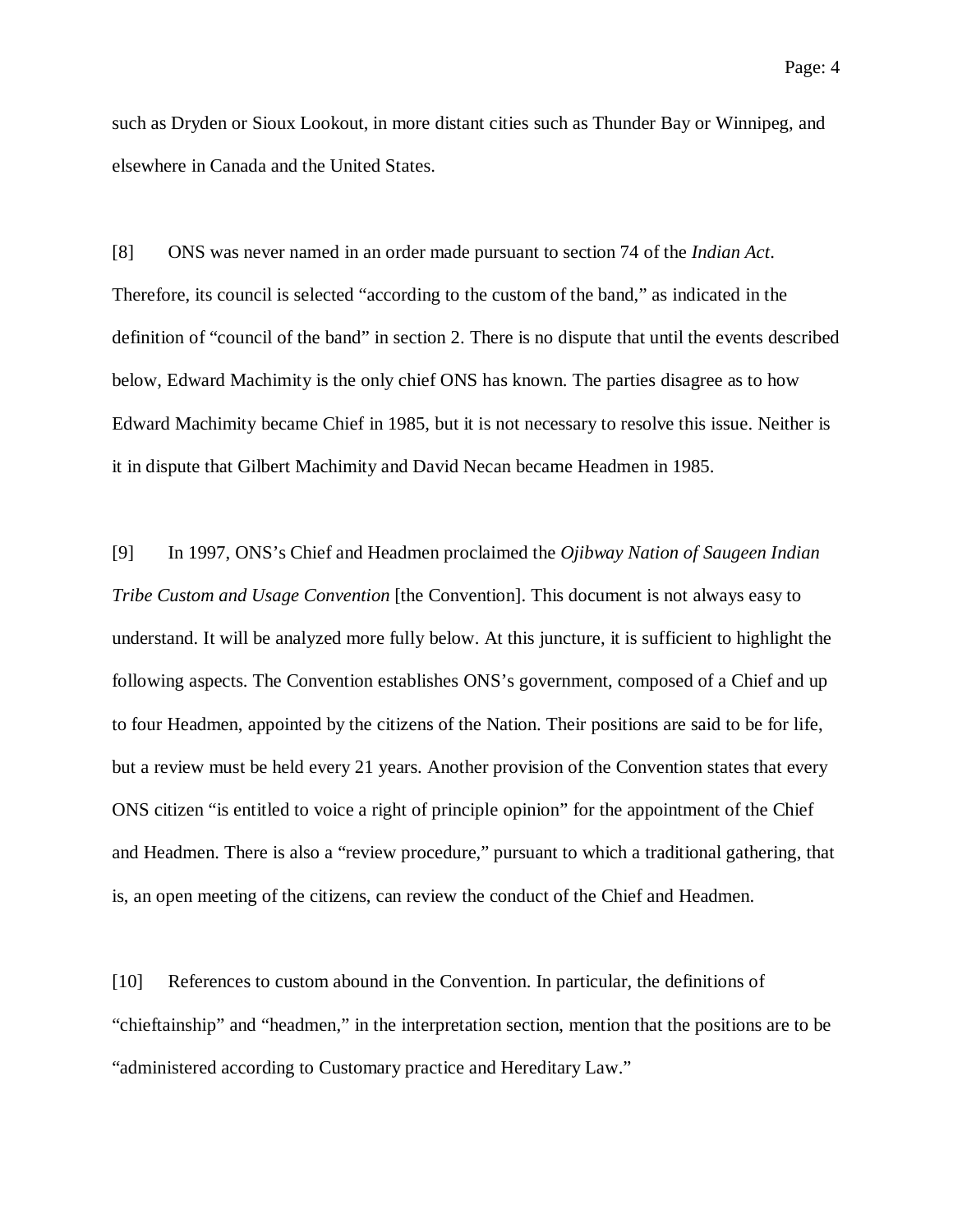[11] The Convention mentions that it was made "under a traditional gathering," "by consent of all parties concerned and present." The only evidence before me regarding the attendance at this gathering is that of Ron Machimity, who states that about 20 persons were present. Ron Machimity also suggested that this meeting was not a genuine traditional gathering and that the Convention was not validly adopted. For the purposes of this case, however, I will assume that the Convention is valid.

[12] Headmen Gilbert Machimity and David Necan passed away in the early 2000s. In 2006, a traditional gathering was held to replace them. In his affidavit, Edward Machimity states that he chose Eileen Keesic (who is his daughter), John Sapay and Gladys Oombash as new Headmen, and that all the citizens present at the traditional gathering spoke in their favour. A resolution of ONS's council memorializes the outcome of this traditional gathering. It states that the citizens put forward the names of the three new Headmen and that forty-one citizens were present at the gathering. Since then, Gladys Oombash resigned from her position and is no longer a Headman. In these reasons, I will refer to Edward Machimity, Eileen Keesic and John Sapay as the Chief and Headmen, even though their right to hold their positions is in dispute.

[13] It is obvious that many ONS citizens are dissatisfied with Chief Edward Machimity's administration. The precise causes of this dissatisfaction are not relevant for our purposes. As the 21<sup>st</sup> anniversary of the Convention approached, a number of ONS citizens, whom I will refer to as the Conduct Review Proponents, began to insist that the leadership review provided by the Convention take place.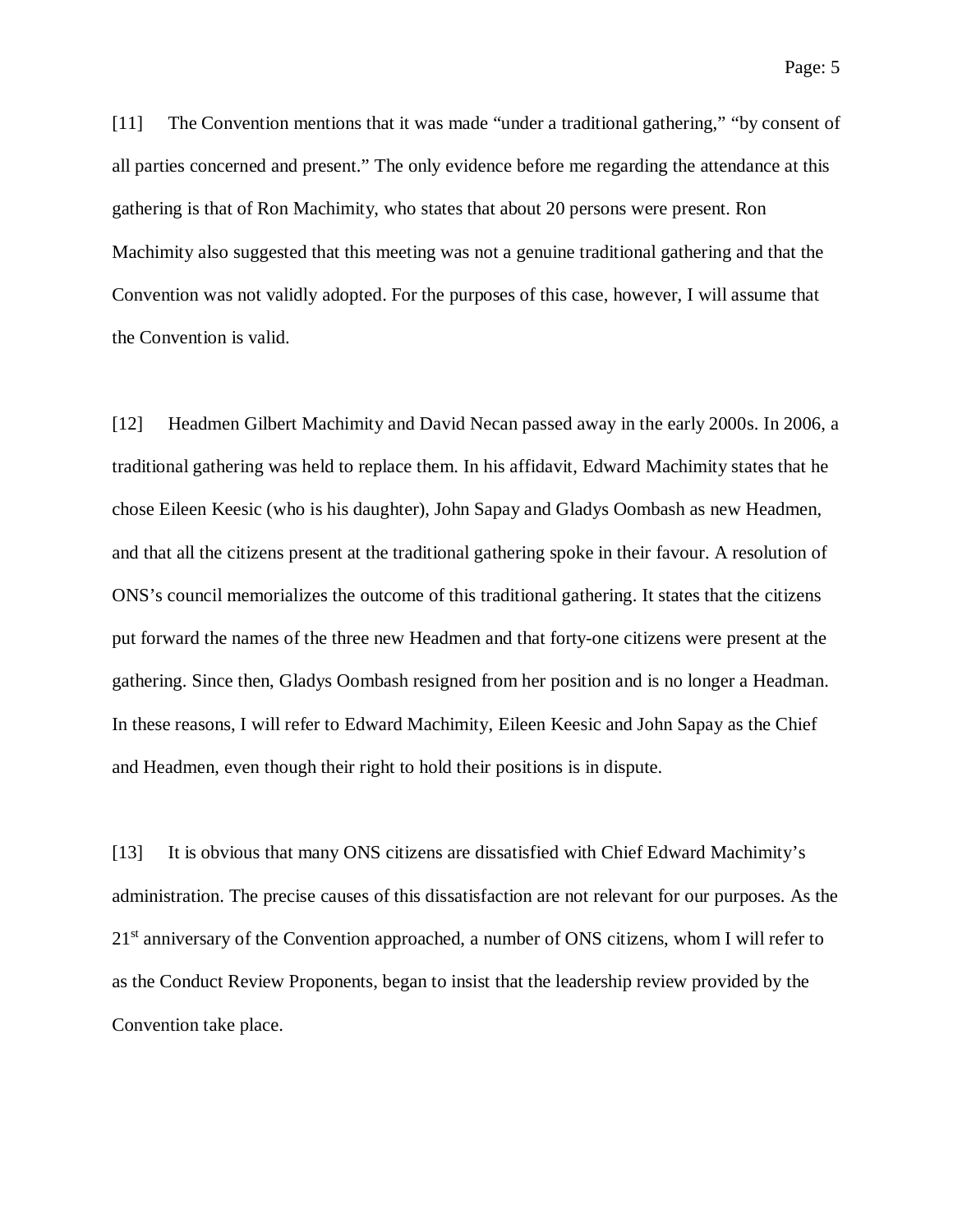[14] A meeting of about 30 citizens took place on December 9, 2018, on the  $21<sup>st</sup>$  anniversary of the Convention. Chief Edward Machimity and Headman Eileen Keesic were absent, but Headmen John Sapay and Gladys Oombash were present, as was a lawyer sent by the Chief. The members present, including the Conduct Review Proponents, adopted two resolutions. First, they decided to select a new Chief and Headmen at a meeting to be held on February 3, 2019. Second, they created a "technical unit body" to assist in the preparation of the February 3 meeting.

[15] On January 30, 2019, the Chief and Headmen wrote a letter to all community members denouncing the Conduct Review Proponents and asserting that the February 3, 2019 meeting was unlawful. They acknowledged that they were "accountable to all Citizens of our Nation." They also convened a traditional gathering for June 20 and 21, 2019.

[16] At the February 3, 2019 meeting, 31 citizens signed a resolution appointing some of the Conduct Review Proponents, namely Ron Machimity Sr., Joyce Medicine, Betty Necan and Darlene Necan, as Headmen and leaving the position of Chief open until the traditional gathering to be held on June 20 and 21.

[17] On May 16, 2019, Edward Machimity wrote a letter to all ONS members, in which he announced his succession plan. He asserted that it was his responsibility to appoint his successor. He appointed his wife, Violet Machimity, to succeed him upon his death. He also stated that his son-in-law, Darrell Keesic, would "take on a long-term leadership role" when he retires from the police force. He attached a document entitled "History of the Ojibway Nation of Saugeen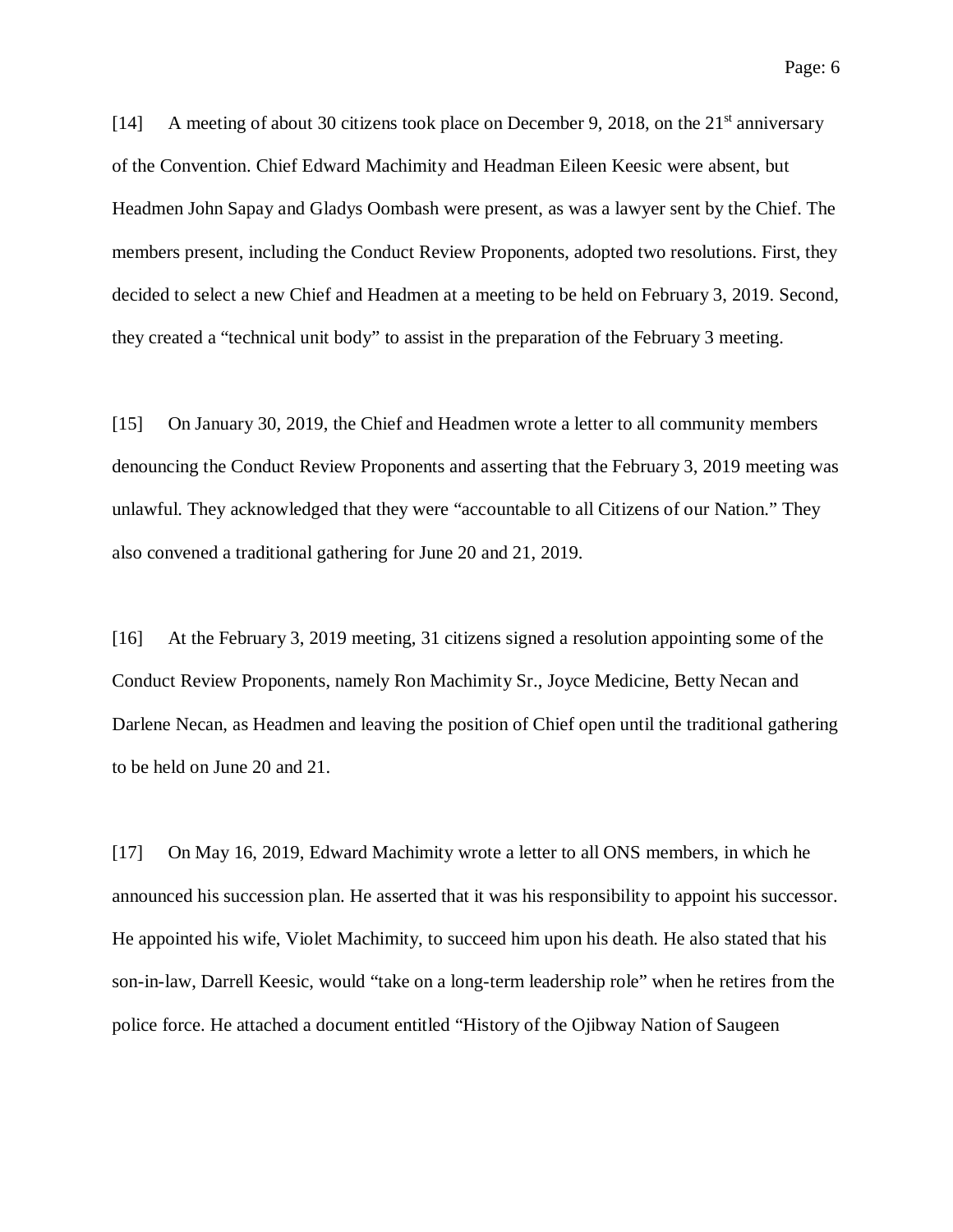Governing System," which chronicles the creation of ONS and adoption of the Convention and

offers the following interpretation:

The Convention provides that adult Citizens of Ojibway Nation of Saugeen are "eligible to voice a right of principle opinion" with respect to the appointment of a Customary Chief and the Headmen. The Convention does not provide for the removal of the Customary Chief or Headmen. However, the Convention does provide for a review every 21 years.

On January 30, 2019, I, as Customary Chief and Headmen, called for a Traditional Gathering to take place on June 20 and 21, 2019, for the purposes of such review.

The customary practice and hereditary law of Ojibway Nation of Saugeen is that the Customary Chief, in consultation with the members, chooses the successors to the position of Customary Chief and Headmen, which are presented to a Traditional Gathering of members, at which time, any adult member is eligible to voice a right of principle opinion concerning the appointment.

The Convention further provides that "approval and final decision making will rest with the Customary Chief and Headmen."

[18] The traditional gathering began on June 20, 2019. It is common ground that about 40 persons were present at the traditional gathering, including a few children. Chief Edward Machimity and Headmen Eileen Keesic and John Sapay were present.

[19] The meeting was scheduled for two days. The first day began with remarks from the Chief, followed by a period during which citizens could voice their opinion about the current leadership. However, at the end of the first day, a decision was made to terminate the meeting. It is unclear who, beyond Chief Edward Machimity, made this decision. It is also unclear whether this decision was communicated to the persons present. I will return to this issue later in these reasons.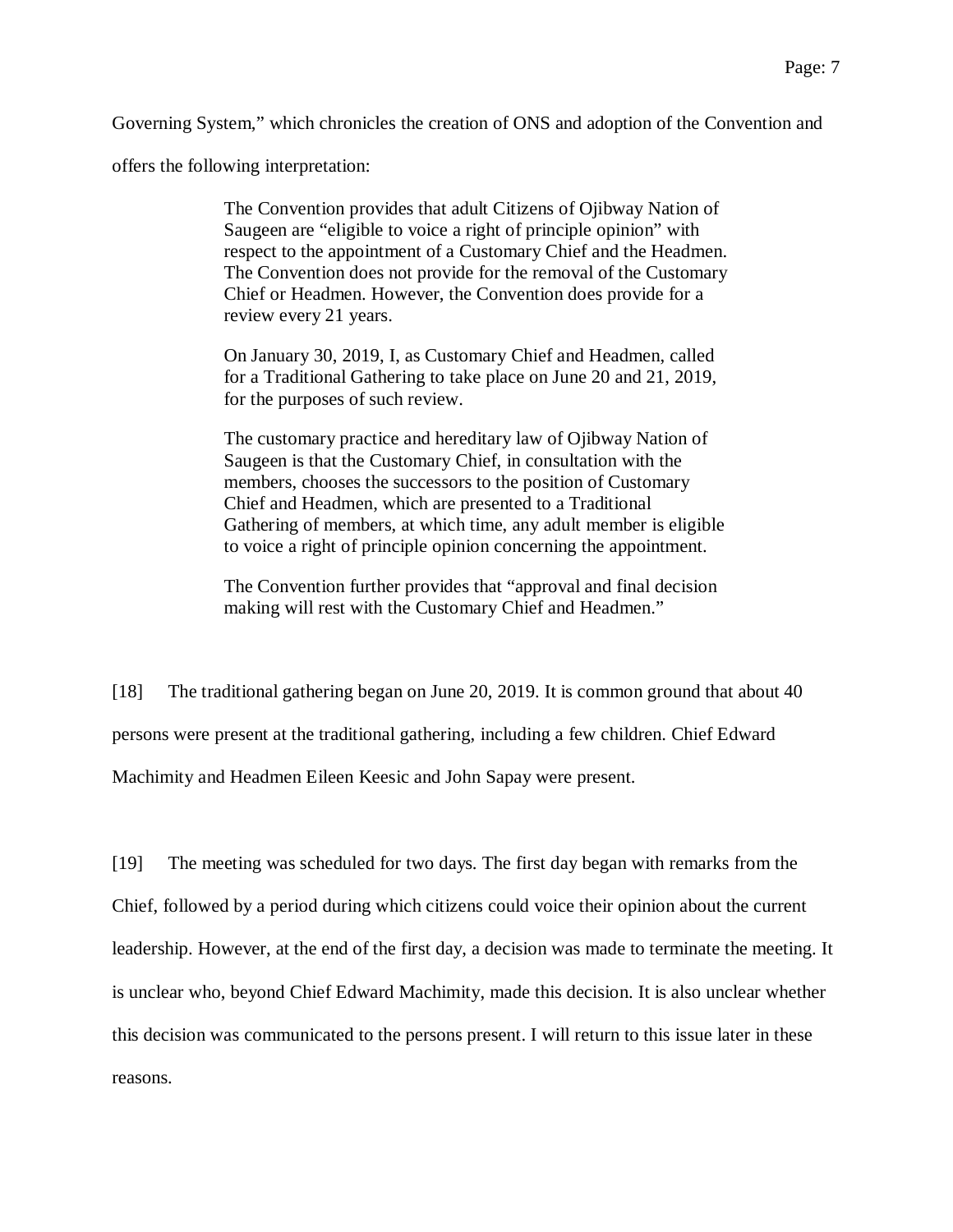[20] The next day, about 30 persons attended the community hall where the meeting was taking place, but could not gain access. Some of them already knew about the purported termination of the traditional gathering, but others did not. These persons, among whom were the Conduct Review Proponents, decided to continue the traditional gathering outdoors, near the community hall. They adopted written resolutions removing Edward Machimity from his position as chief, rejecting his succession plan, accepting Ron Machimity, Joyce Medicine, Betty Necan and Darlene Necan as Headmen, selecting Ron Machimity as chief for one year and appointing Desiree Jacko as an additional Headman, presumably in replacement of Ron Machimity.

[21] Chief Edward Machimity and his Headmen have refused to recognize the validity of these resolutions and to let Chief Ron Machimity and his Headmen assume their positions. As a practical matter, Chief Edward Machimity and his Headmen have stayed in power since the traditional gathering, even though some regional First Nations organizations recognize Ron Machimity as the legitimate chief.

## III. Procedural Background and Role of the Court

[22] These events led to two applications for judicial review.

[23] The first application was filed by ONS a few days before the February 3, 2019 meeting. The respondents were the members of the "technical unit body" appointed at the December 9, 2018 meeting, who are a subset of the Conduct Review Proponents. ONS sought declarations that these persons had no power to constitute themselves as a "technical unit body" or, in the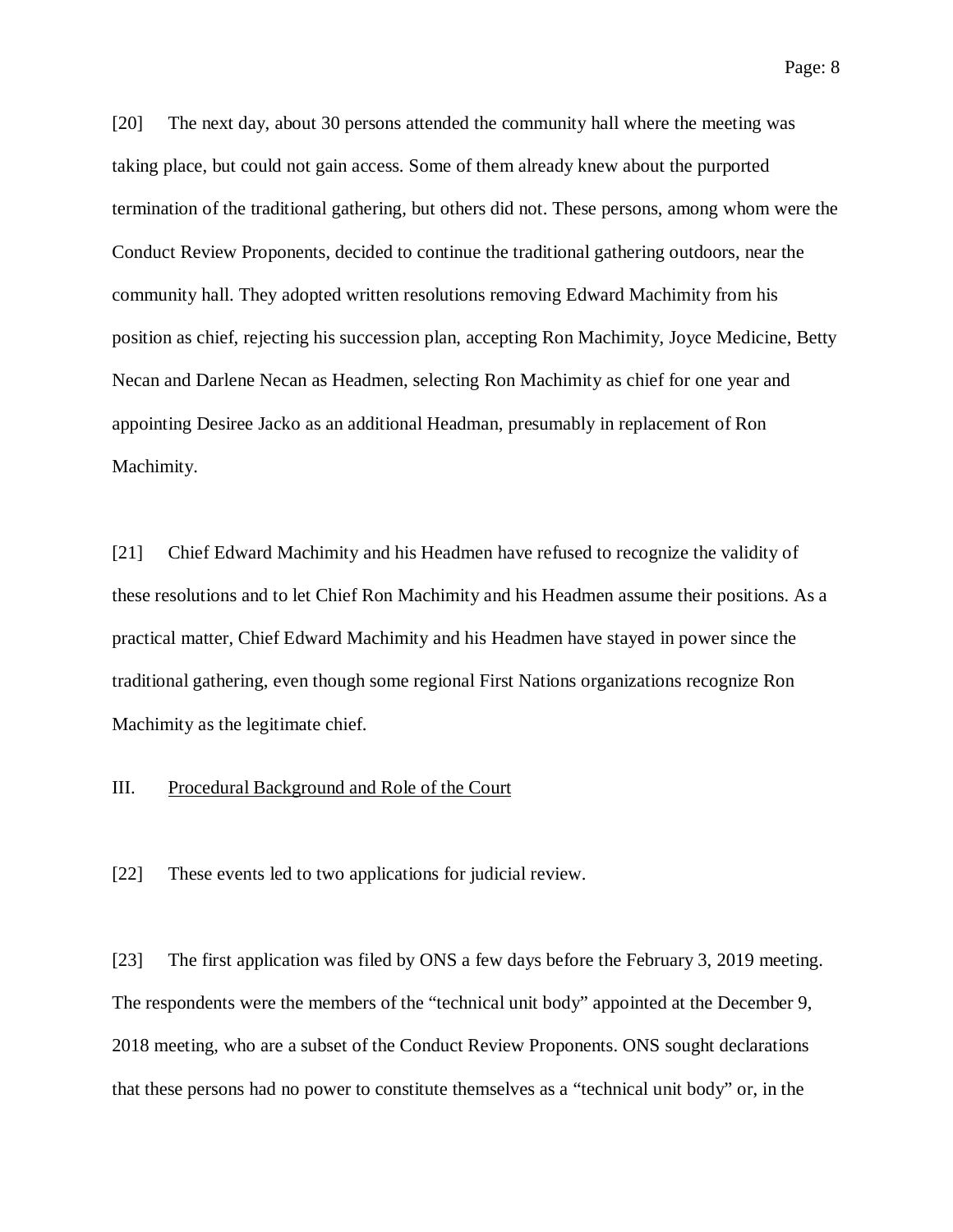alternative, a writ of *quo warranto*. The application was later amended to seek a declaration that the respondents have no authority to appoint themselves as Chief and Headmen.

[24] The second application was filed by Chief Ron Machimity and his Headmen (who are also a subset of the Conduct Review Proponents) against ONS, as represented by Chief Edward Machimity and his Headmen. The applicants sought declarations that the traditional gathering was unlawfully terminated by Edward Machimity on June 20, 2019 and that the applicants are ONS's legitimate Chief and Headmen. They also sought an injunction preventing Edward Machimity and his Headmen from exercising any authority.

[25] These two applications pertain to a course of conduct that cannot be narrowed down to a discrete decision that would be the subject of judicial review. The real issue is whether the Conduct Review Proponents were successful in removing and replacing Chief Edward Machimity and his Headmen. With respect to the incumbents' removal, this is essentially an application for a writ of *quo warranto*, namely, a "challenge … to the right of a public office holder to hold office": *Marie v Wanderingspirit*, 2003 FCA 385 at paragraph 20 [*Marie*]. With respect to the appointment of a new Chief and Headmen, this is an application for a declaratory judgment.

[26] One distinctive feature of the writ of *quo warranto* is that it does not target a decision made by a federal board, commission or other tribunal: *Marie*, at paragraph 20. For this reason, it is difficult to speak of a standard of review. The same is true of the declaration sought by the Conduct Review Proponents to the effect that they are the legitimate Chief and Headmen.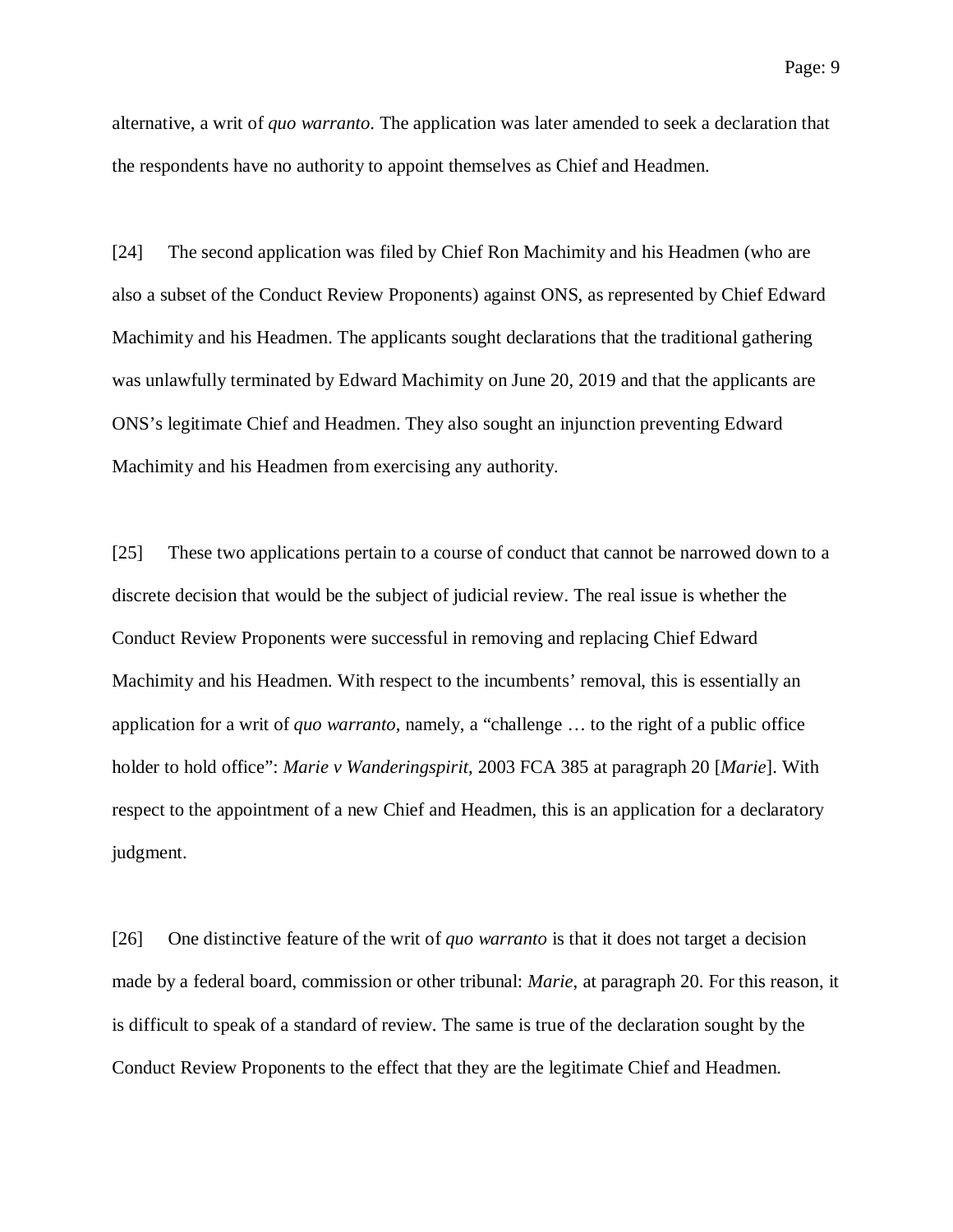[27] Many First Nation election disputes are initially decided by an election appeal tribunal established by the First Nation concerned. Where this is the case, this Court shows deference towards the finding of that tribunal or, in other words, it reviews the tribunal's decision on a standard of reasonableness: *Porter v Boucher-Chicago*, 2021 FCA 102 at paragraphs 26–27 [*Porter*]; *Pastion v Dene Tha' First Nation*, 2018 FC 648 at paragraphs 18–27, [2018] 4 FCR 467 [*Pastion*].

[28] In contrast, in the present case, the parties do not allege that ONS has any decisionmaking body that could settle the dispute between them. There is no independent decision-maker to which the Court should defer. Showing deference in this context would give an undue advantage to one party over the other based on arbitrary factors such as the sequence in which the applications for judicial review are brought or which aspect of the parties' conduct is considered the "decision" to be reviewed. Moreover, as a practical matter, there cannot be two persons with an equally reasonable claim to be chief; one must be right and the other, wrong.

[29] I would also add that the role of this Court is not to inquire into allegations of maladministration made by ONS members against Chief Edward Machimity. The Court is called upon to clarify the legal rules concerning the selection of ONS's leadership and to apply them to the situation at hand. In doing so, the Court is not assessing the relative merit of the contenders nor passing judgment on the actions of the incumbent administration: *Gadwa v Joly*, 2018 FC 568 at paragraphs 30–33; *Standingready v Ocean Man First Nation*, 2021 FC 434 at paragraphs 13–14. In spite of this, the Conduct Review Proponents have filed extensive evidence regarding

Page: 10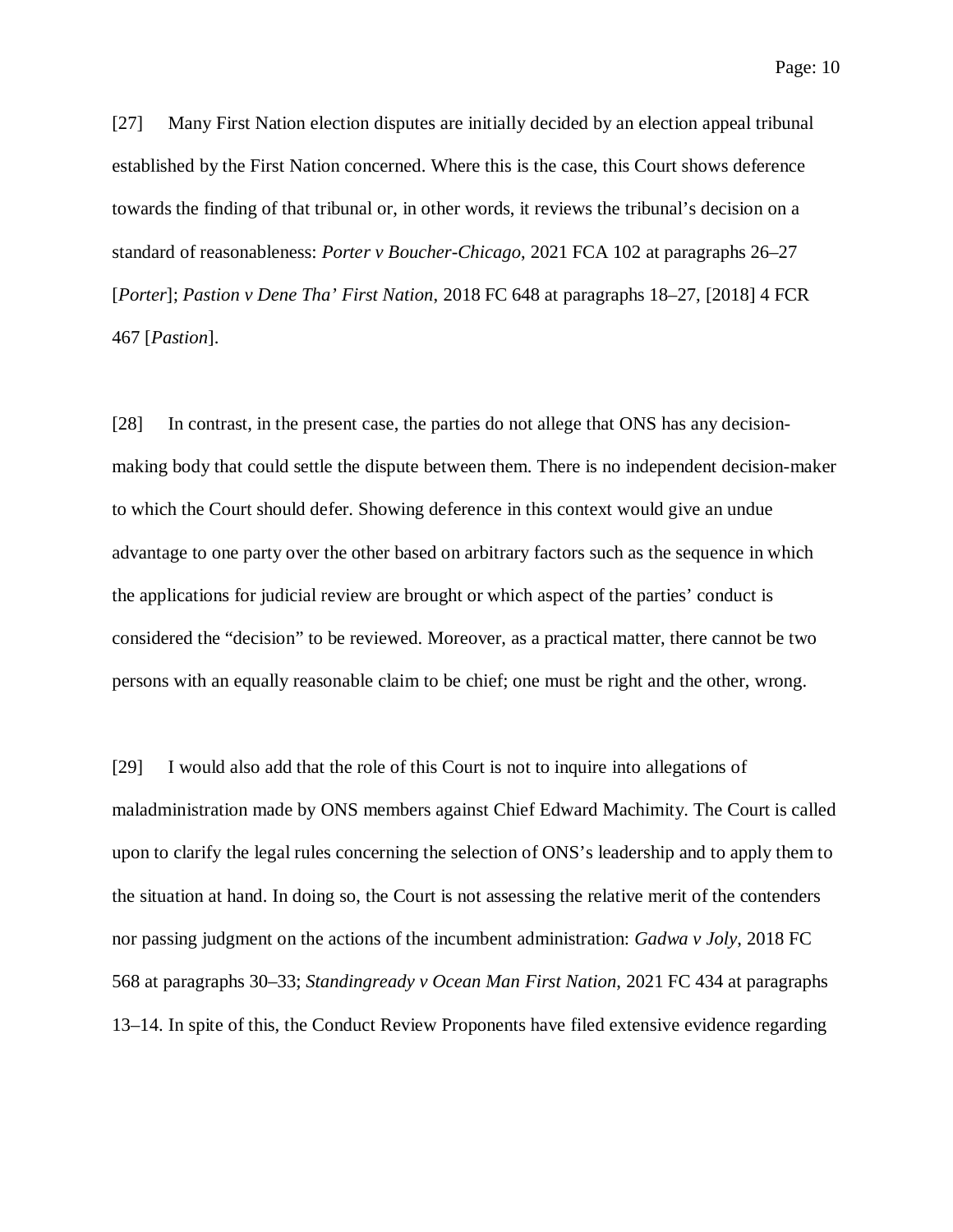various grievances with respect to the Chief and Headmen's administration. This evidence is irrelevant to the issue the Court must determine and will not be considered.

IV. Analysis

[30] There are two main issues in this case: whether the Convention allows for the removal of the Chief and Headmen and, if so, whether the resolutions adopted on June 21, 2019 were effective in achieving this result. I will address both issues in turn.

[31] Before I do so, I wish to note that the Conduct Review Proponents make no mystery of their ultimate goal of replacing the Convention with an electoral system. Nonetheless, they have chosen to pursue this goal by availing themselves of the processes established by the Convention. Therefore, even though the Conduct Review Proponents have suggested that the Convention was not validly adopted, it is not necessary to decide this issue. Their actions assumed the validity of the Convention. For the same reasons, it is not necessary to decide whether the citizens assembled in a traditional gathering could repudiate the Convention. This is simply not what they sought to do.

[32] I also wish to emphasize certain specific features of this case, which distinguish it from other cases where the members of a First Nation seek to remove the chief and council. Many First Nations have chosen to select their chief and council by way of periodic elections. In this case, accountability is mainly achieved at the next election. The removal of a chief or councillor between elections is an exceptional remedy, only available for specific grounds enumerated in the election code. For this reason, attempts to remove the leadership by way of a "grassroots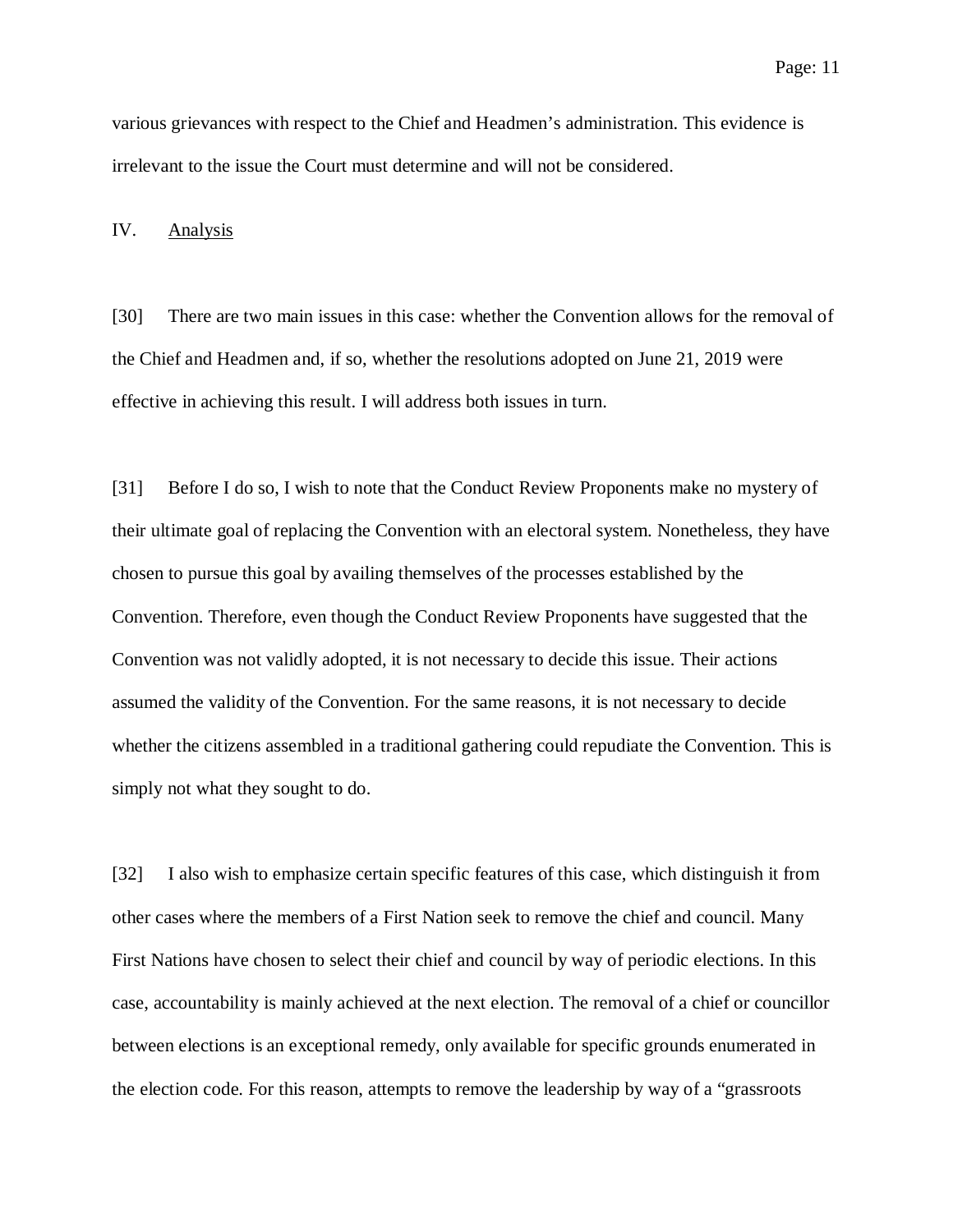Page: 12

meeting" are usually not effective: see, for example, *Narte v Gladstone*, 2021 FC 433 [*Narte*]; *Standingready v Ocean Man First Nation*, 2021 FC 434 [*Standingready*]. In the present case, as we will see below, there are no elections, so the possibility of removal plays a greater role in ensuring accountability. Moreover, in contrast to what took place in *Narte* and *Standingready*, the Conduct Review Proponents attempted as much as they could to use the mechanisms provided by the Convention to hold their leaders accountable. Therefore, these reasons should not be interpreted as an endorsement of attempts to remove elected leaders without following the process provided by the law of the First Nation concerned.

#### A. *Interpretation of the Convention*

[33] I am of the view that the Convention allows ONS's membership to remove the Chief and Headmen at a traditional gathering held for that purpose and to appoint new ones. To explain this finding, I will review the structure and text of the Convention, set out the parties' contending interpretations and explain why I prefer the interpretation put forward by the Conduct Review Proponents.

[34] As I mentioned above, the Convention is difficult to read and interpret. Its syntax is deficient, many of its provisions are vague, and it uses legal terms inaccurately and obviously lacks systematic organization. It borrows loosely from sources as varied as the American Constitution, the *Indian Non-intercourse Act* and *Black's Law Dictionary*. In spite of these shortcomings, efforts should be made to understand its meaning by applying the recognized methods of legal interpretation, namely, consideration of the text, context and purpose of the provision at issue: *Boucher v Fitzpatrick*, 2012 FCA 212 at paragraph 25; *Porter*, at paragraph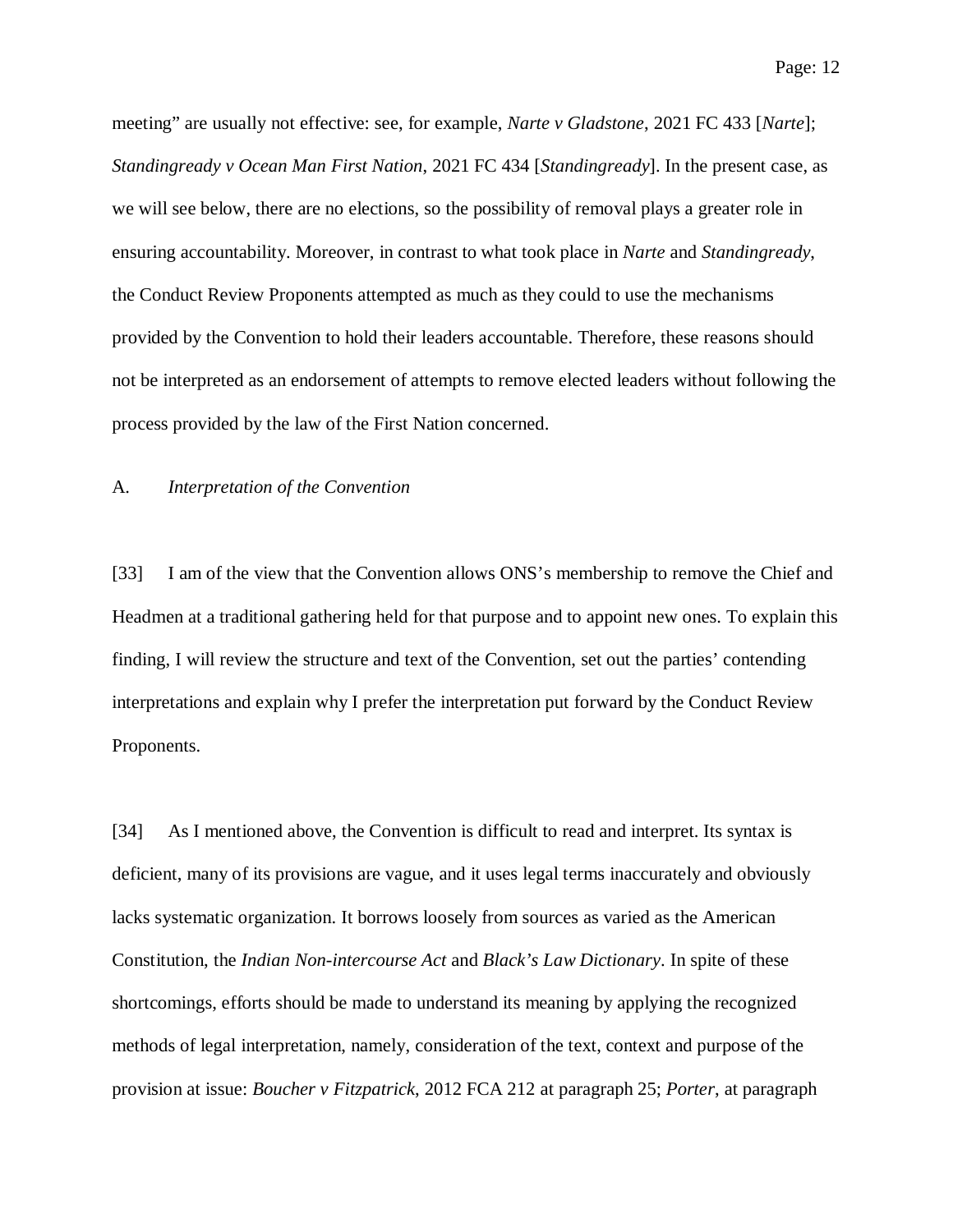37. In assessing its purpose, one should assume that it expresses a coherent political vision. One should also be attentive to the fact that Indigenous legislation such as the Convention may seek to combine features of the Western political system with Indigenous traditions: *Pastion*, at paragraph 14; *Porter*, at paragraph 27. Only by paying close attention to these nuances will we respect the agency of the Indigenous community concerned and its self-government.

(1) Structure of the Convention and Relevant Provisions

[35] In this section, I will provide an overview of the general structure and relevant provisions of the Convention. The Convention is made by "We the Customary Chief and Headmen on Behalf of the Citizens" of ONS. Among other things, the preamble affirms faith in the dignity and worth of the human person, asserts ONS's right to self-determination and states that ONS will never relinquish its treaty rights. Then follow a number of definitions, some of which are relevant to this case:

> "Citizens" means any Bonifide [*sic*] Treaty Indian who is under the authority and jurisdiction of the Ojibway Nation of Saugeen Indian Tribe.

> "Chieftainship" is a chief or leader of a clan or tribe and will be administered according to Customary practice and Hereditary Law.

"Headmen" will be a Subordinate Officer and will administer according to Customary practice and Hereditary Law.

"Hereditary Successors Position" will be administered according to Tribal Custom and Usage with the consent of the Citizens of the Ojibway Nation of Saugeen Indian Reserve #258.

"Traditional Gatherings" will be an open meeting of the Citizens of the Ojibway Nation of Saugeen Indian Reserve #258.

[36] The following provisions are key to the parties' submissions and are reproduced in full: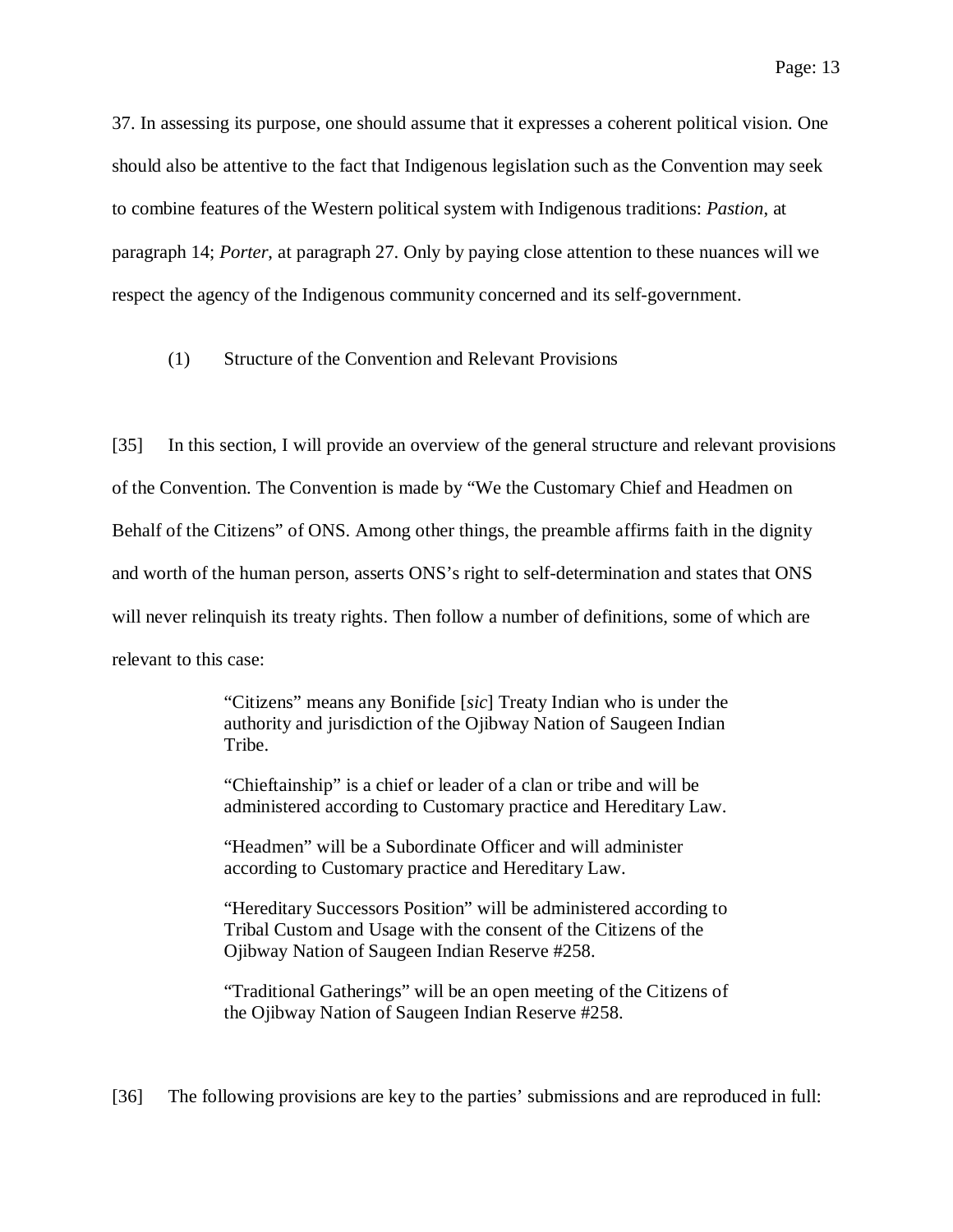#### **ELIGIBILITY**

For the purpose of this customary practice eligibility will be defined as follows:

- Any Citizen of the Ojibway Nation of Saugeen Indian Tribe is eligible to voice a right of principle opinion for the appointment of Customary Chief.
- Any Citizen of the Ojibway Nation of Saugeen Indian Tribe is eligible to voice a right of principle opinion for the appointment of the Headmen.
- All Citizens of the Ojibway Nation of Saugeen Indian Tribe must meet proper age adulthood and are entitled to voice a right of principle opinion regardless of ordinary place of dwelling.
- The position of Customary Chief of the Ojibway Nation of Saugeen Indian Tribe must be at least twenty-one (21) years of age as of the day of the appointment.
- The position of Headmen for the Ojibway Nation of Saugeen Indian Tribe must be at least twenty-one (21) years of age as of the day of the appointment.
- Any Citizen of the Ojibway Nation of Saugeen Indian Tribe may be eligible for the positions under habitual or customary practice.
- The position for Customary Chief of the Ojibway Nation of Saugeen Indian Tribe will be administered under Tribal, Custom and Usage.
- The position for the Headmen of the Ojibway Nation of Saugeen Indian Tribe will be administered by appointment under Tribal, Custom and Usage.

## TERM OF OFFICE

The term of office for the Customary Chief will be a life time position and will administer in accordance with the process and custom of treaty and international law.

The term of office for the Headmen of the Ojibway Nation of Saugeen Indian Tribe will be a life time position and will administer in accordance with the process and custom of treaty and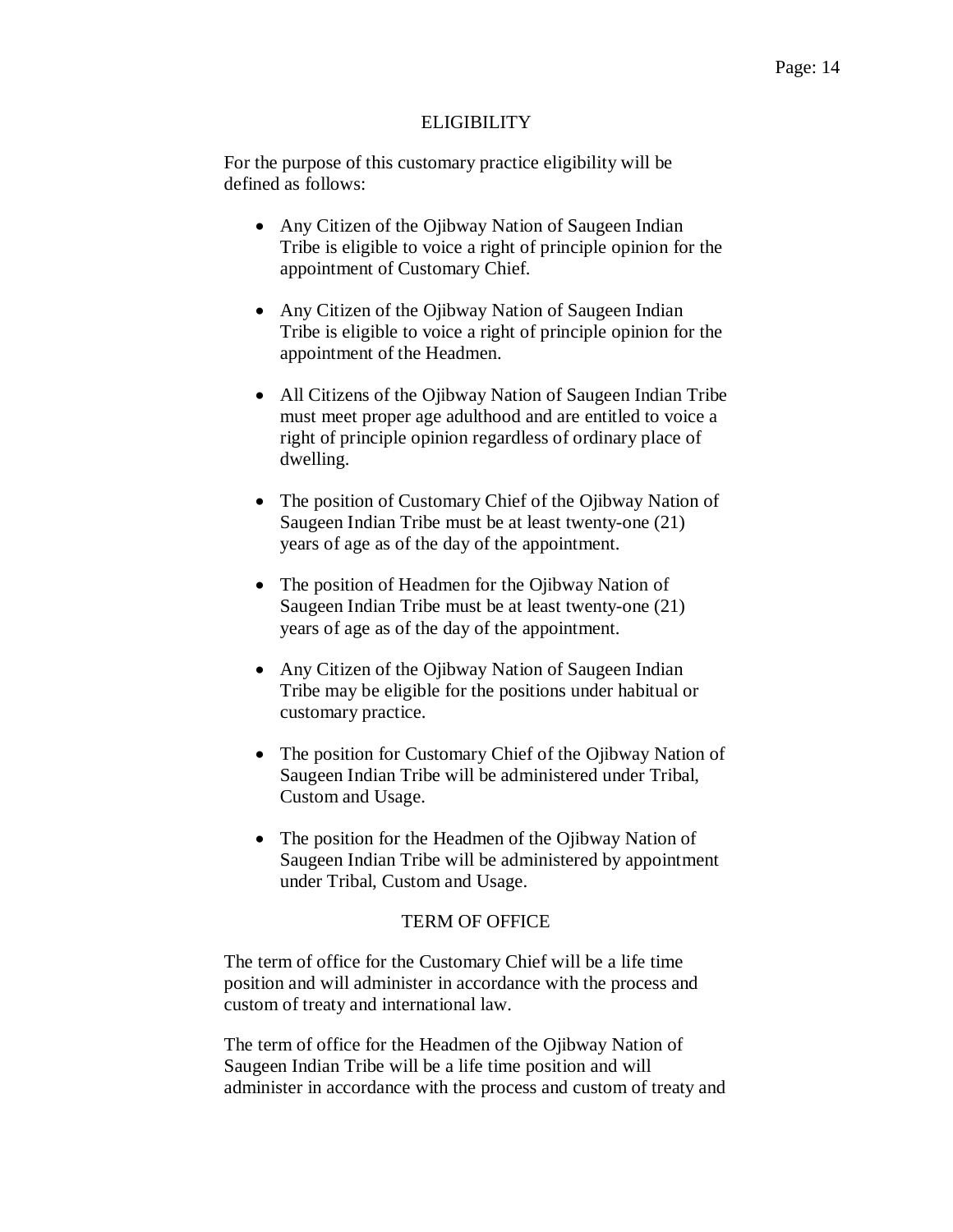international law and a review will take place every twenty-one (21) years.

## COMPOSITION OF THE INDIAN GOVERNMENT

The Treaty Administration and Indian Government of the Ojibway Nation of Saugeen Indian Tribe will consist of one (1) Customary Chief and each Headmen, not exceeding four (4), for the Ojibway Nation of Saugeen Indian Reserve #258.

#### CUSTOMARY PROCEDURES

That the Customary Chief and Headmen will be appointed by and with the consent of the Citizens of the Ojibway Nation of Saugeen Indian Tribe and this procedure of customary practice will be in accordance with the process and custom of treaty and international law.

#### REVIEW PROCEDURES

That under a traditional gathering of the Citizens of the Ojibway Nation of Saugeen Indian Tribe that a review to the conduct of the Customary Chief and Headmen will be in a form of an open discussion and the final decision will be based under the process of customary practice and treaty, and that the Tribal, Custom and Usage shall take precedence on all matters of concern and this will be the final decision.

## SEAT OF GOVERNMENT

That the Seat of Government of the Ojibway Nation of Saugeen Indian Tribe will always be at the Treaty Administration level on the Ojibway Nation of Saugeen Indian Reserve #258.

That the approval and final decision making will rest with the Customary Chief and Headmen of the Ojibway Nation of Saugeen Indian Tribe.

That a Technical Unit Body will be set up, under appointment, and will sit under the direction and authority of the Customary Chief and Headmen of the Ojibway Nation of Saugeen Indian Tribe Treaty Administration.

[37] The remainder of the Convention consists of various assertions regarding ONS's right to self-determination and self-government. Some of these are statements that the Crown must fulfil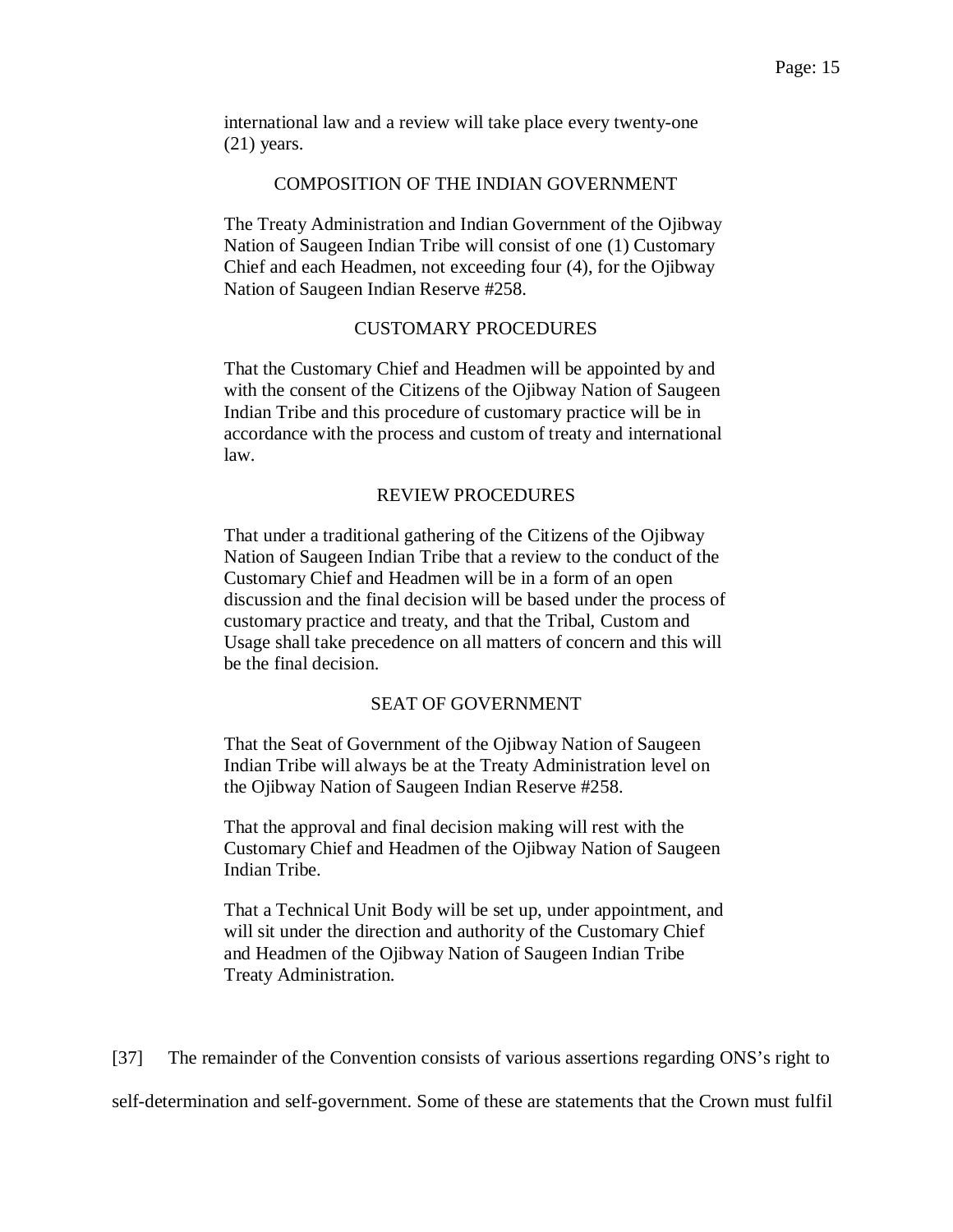its treaty promises and that ONS will not consent to any reduction or abridgment of its treaty rights or the Crown's fiduciary obligation.

[38] The closing paragraph states that the Convention was made "under a Traditional Gathering," "by consent of all parties concerned and present," but I have little information as to who these parties were and how many citizens attended the Traditional Gathering, beyond Ron Machimity's evidence that about 20 persons were present.

[39] I note in passing that in an undated "Declaration" apparently issued before the December 9, 2018 meeting, Chief Edward Machimity and his Headmen state that the Convention "was ratified by the original families as represented by Edward Machimity, Gilbert Machimity and David Necan." The Convention itself is silent as to the issue of family representation. The parties have not insisted on this aspect in their submissions.

(2) The Parties' Submissions

[40] To put my analysis in context, it may be useful to set out the parties' competing interpretations of the Convention.

[41] In Edward Machimity's May 2019 history document and in counsel's submissions, the Chief and Headmen put forward the following interpretation. The Convention gives the final decision-making power to the Chief and Headmen in most cases. Citizens may exercise a power only where the Convention expressly provides for it. The provisions allowing for the citizens' input in the appointment of the Chief and Headmen only apply to their initial appointment. The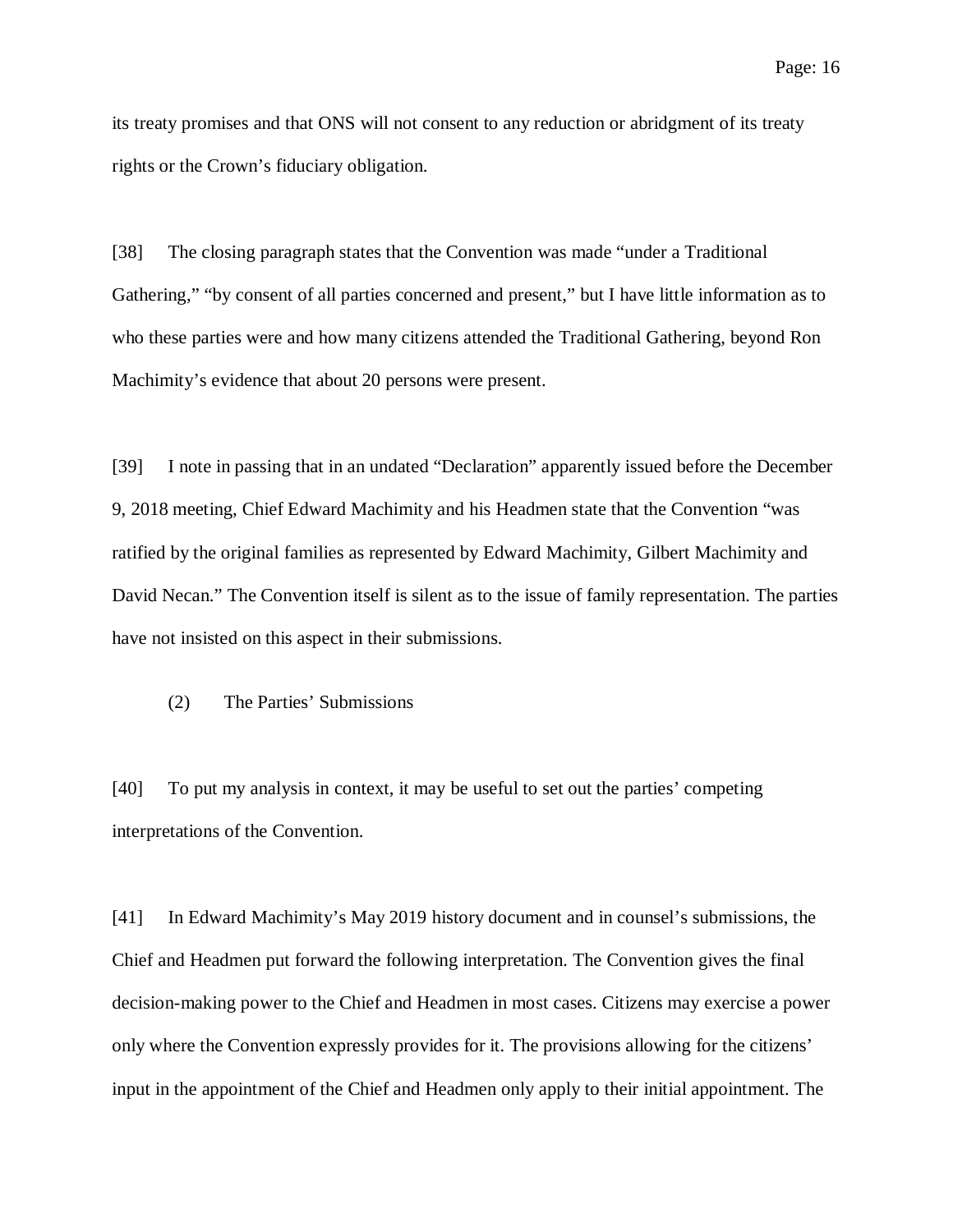power to make subsequent appointments is not expressly devolved to citizens and is therefore exercised by the Chief (or possibly the Chief and Headmen).

[42] The Chief and Headmen also submit that the review procedure is merely consultative. The relevant provision speaks of an "open discussion" followed by a "final decision." However, based on the following provision, under the heading "Seat of Government," they argue that the final decision is made by them. Moreover, they assert that the Convention does not grant the citizens any power to remove the Chief and Headmen because this is not expressly mentioned.

[43] The Conduct Review Proponents, for their part, essentially submit that the citizens' power to review the Chief and Headmen necessarily includes the right to remove them and to appoint new ones. This is a continuing power, not limited to the appointment of the first Chief and Headmen.

[44] They ground their interpretation in the structure of the Convention. The section entitled "Customary Procedures," which provides for the citizens' power to appoint the Chief and Headmen, is immediately followed by the "Review Procedures." They must be read together. Thus, the "final decision" can include removal and must be made by the citizens themselves, like the initial appointment. Otherwise, the review procedures would be meaningless. The statement to the effect that "final decision making" is the purview of the Chief and Headmen is found in a separate section, entitled "Seat of Government." It applies to ONS's day-to-day administration, not to a leadership review by the citizens.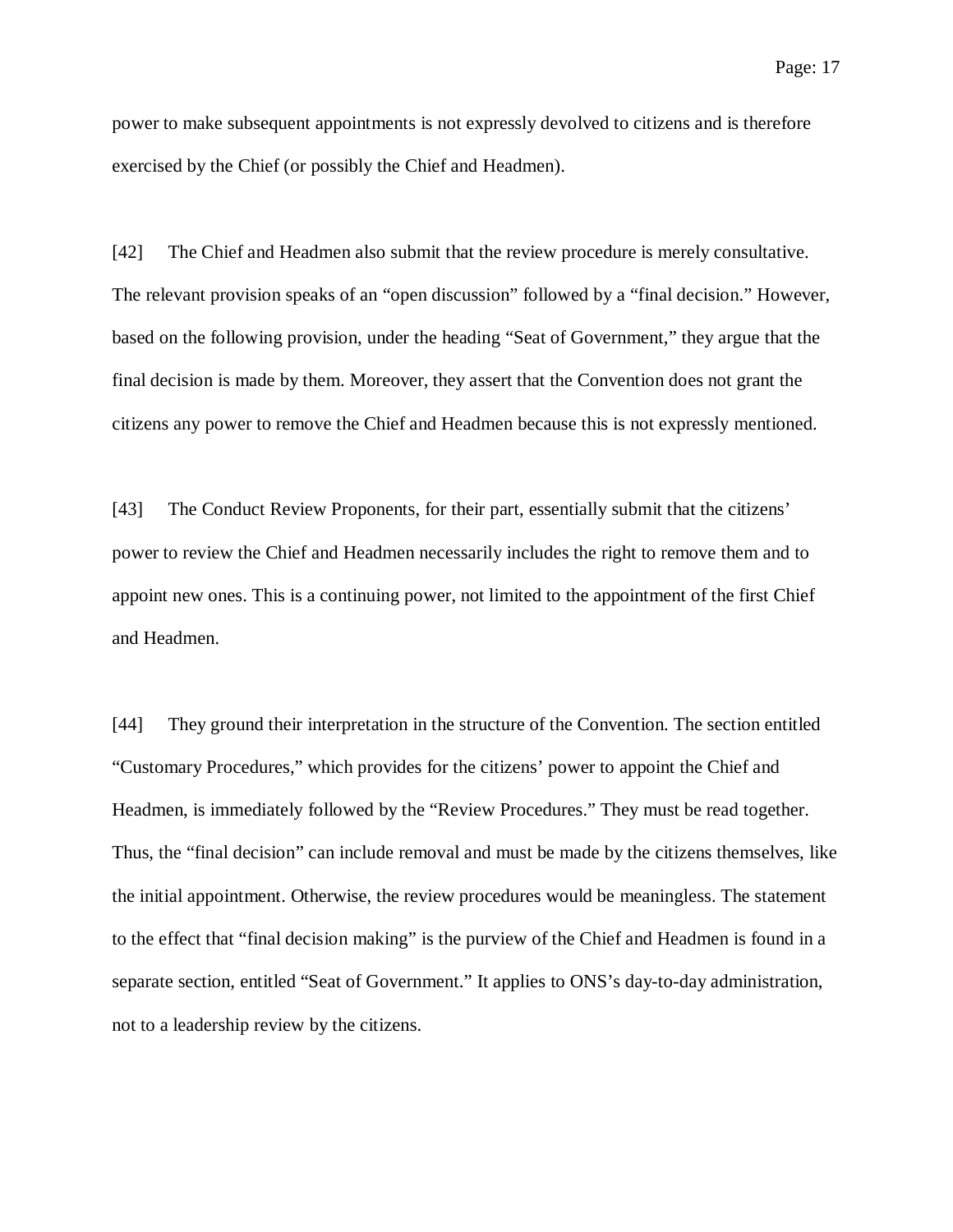Page: 18

#### (3) Analysis

[45] I agree with the Conduct Review Proponents' interpretation, which is compatible with the purpose, context and text of the provisions of the Convention regarding the selection of the Chief and Headmen.

[46] Let us begin by ascertaining the purpose of the Convention. A holistic reading of the Convention reveals that it aims at establishing a political system that affords accountability to the citizens without recourse to periodic elections. To do so, it relies significantly on Anishinaabe law and, in particular, the concept of traditional gathering. While the parties did not bring evidence as to the role and functioning of traditional gatherings in Anishinaabe law, the Convention refers to it as the manner in which ONS citizens express their collective will. The drafters of the Convention sought to combine the idea that the legitimacy of political institutions derives from the consent of the governed with a method of selecting leaders rooted in Anishinaabe law, although this may not have been expressed in the most felicitous manner. Yet, numerous references to tradition, usage or custom make it obvious that the Convention intends to rely on existing Anishinaabe law, instead of displacing it.

[47] Moreover, the Convention makes it clear that citizens are ONS's supreme authority. The eligibility provisions grant fundamental political rights to all ONS citizens with respect to the selection of the Chief and Headmen. Both the "Customary Procedures" (for the appointment) and the "Review Procedures" give a critical role to citizens in the selection and review of their leaders. The Convention itself was adopted "on behalf of the citizens." Such supreme authority is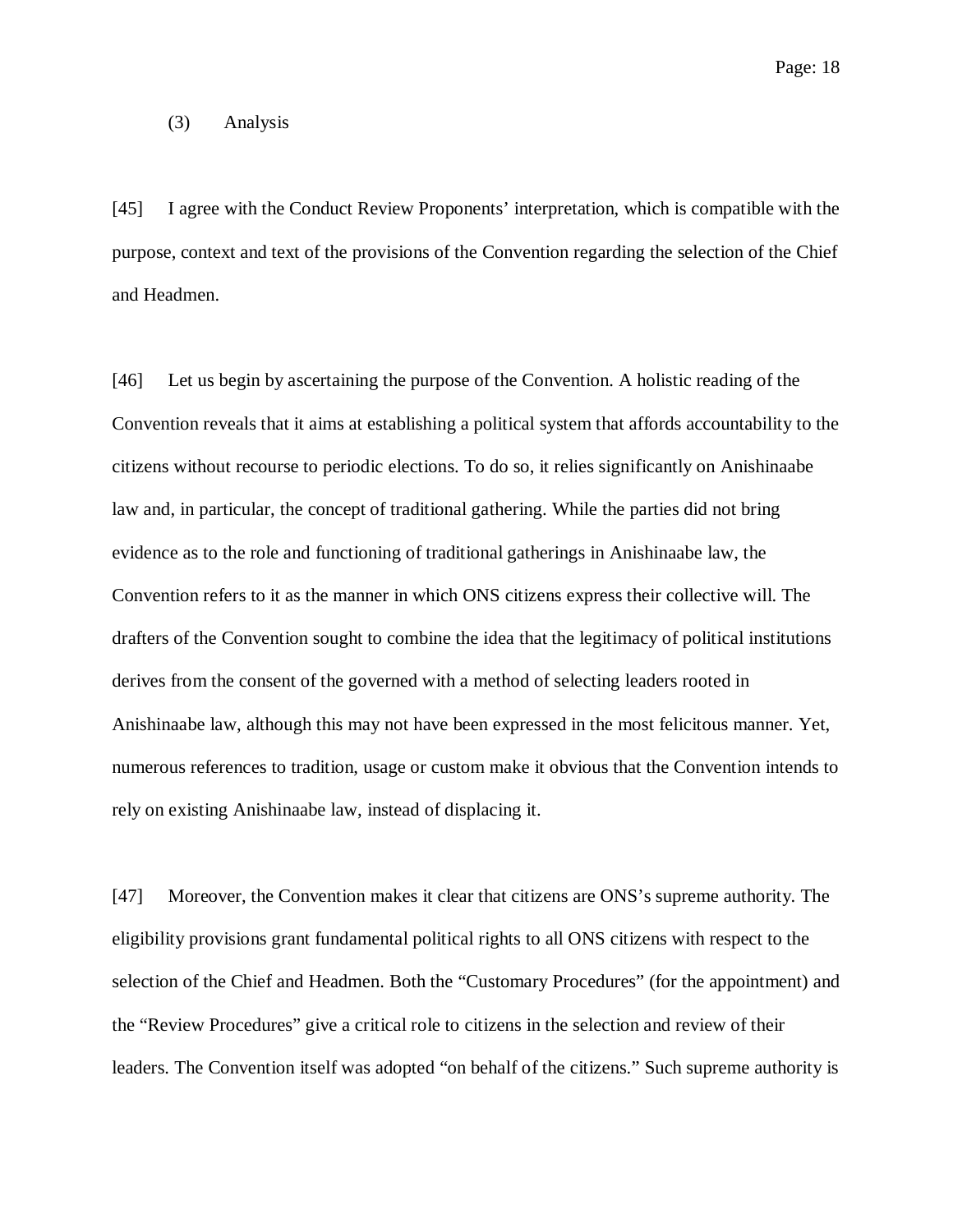Page: 19

also compatible with the dignity and worth of each citizen, which is affirmed by the Convention's preamble. To the extent that subsequent practice sheds light on the meaning of the Convention, I note that the 2006 resolution appointing new Headmen was adopted after the citizens approved the appointments in a traditional gathering.

[48] Anishinaabe conceptions of leadership buttress this description of the Convention's purpose. I approach the issue with caution, as the parties did not provide extensive evidence on the subject. Nonetheless, Ron Machimity states, at paragraph 9 of his first affidavit, that the Anishinaabe term *ogemakan*, often translated as chief, means a spokesperson or negotiator, someone who represents the people's wishes. This evidence, which was not contradicted, tends to show that the Convention must be interpreted as preserving the citizens' power to appoint, review and remove their leaders. This is also compatible with the description of Anishinaabe governance principles given by Justice Patricia C. Hennessy of the Ontario Superior Court of Justice in *Restoule v Canada (Attorney General)*, 2018 ONSC 7701 at paragraphs 26–30, and confirmed on appeal, 2021 ONCA 779 at paragraphs 13–15. In any event, the parties did not bring any evidence of an Anishinaabe legal principle binding the members of a First Nation forever to follow a leader in which they have lost trust.

[49] This is also consistent with this Court's jurisprudence. Ever since *Bigstone v Big Eagle*, [1993] 1 CNLR 25 (FCTD), this Court has been prepared to recognise "customs" or, in reality, Indigenous laws, that attract the "broad consensus" of a First Nation's membership. The citizens may reach consensus on a wide variety of political systems, including one that does not involve regular elections. However, it is difficult to understand how the citizens could reach a broad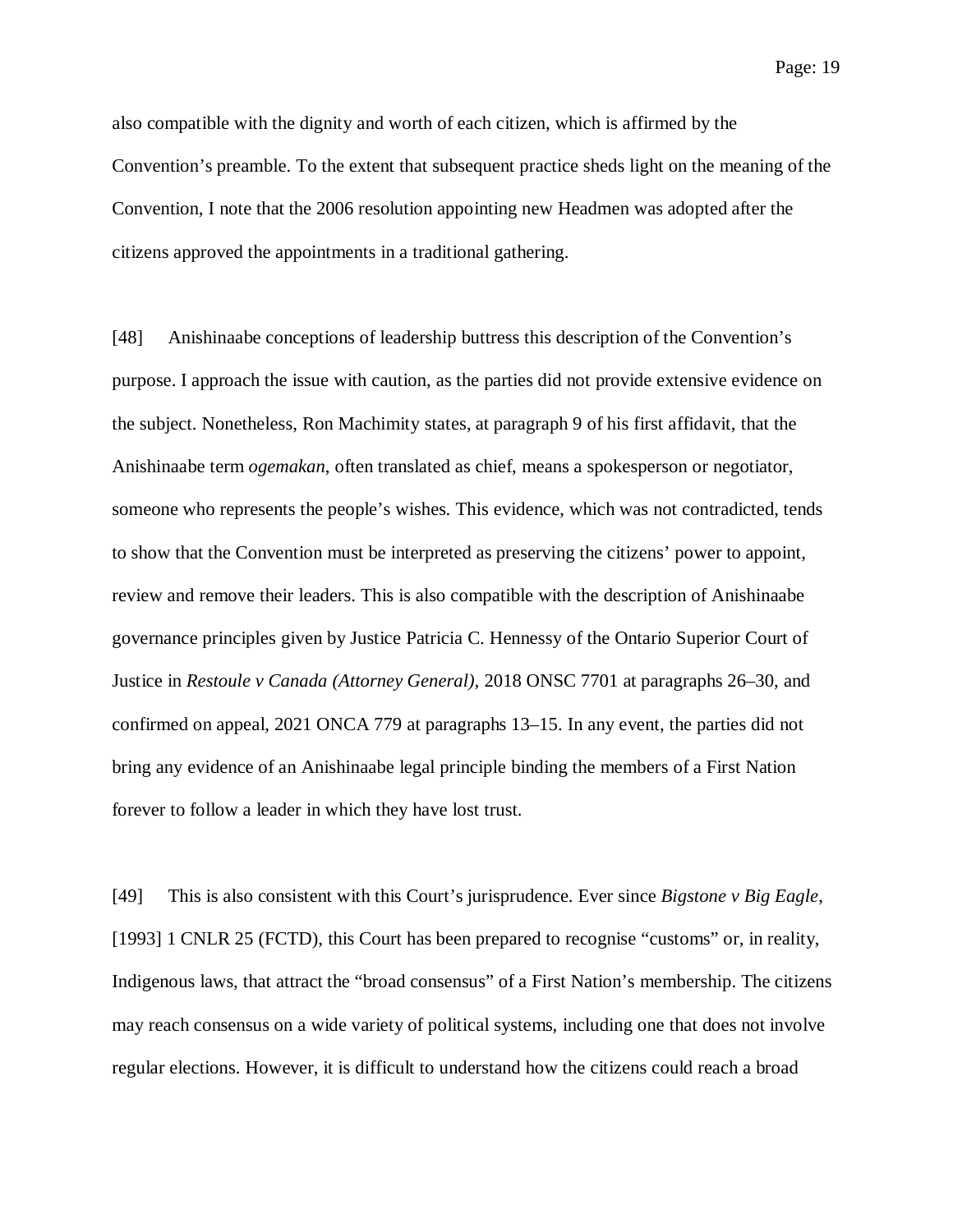consensus on a system that indefinitely disempowers them or disregards their will. Yet, this is exactly where the Chief and Headmen's interpretation leads.

[50] Thus, to simplify somewhat, the Convention institutes a democracy without elections. To Western ears, this may sound as a contradiction in terms. However, this simply means that the consent of the governed flows from traditional gatherings instead of the ballot box, in a manner rooted in Anishinaabe law. In this system, the citizens' power to remove their leaders plays a crucial role in ensuring accountability, compared to First Nations that conduct periodic elections.

[51] Therefore, the Conduct Review Proponents' interpretation, which preserves the power of the citizens, must be preferred over the Chief and Headmen's, which renders citizens powerless. In other words, the former interpretation is compatible with the Convention's purpose, while the latter would thwart it.

[52] There are also logical and structural reasons to prefer the Conduct Review Proponents' interpretation. A review process where those subject to the review make the decision is an odd thing indeed. It would not provide meaningful accountability. Under the Chief and Headmen's interpretation, the review process would amount to a simple consultation, without any duty to consider the citizens' views. If this were correct, there would be no need to formalize such a process in the Convention.

[53] Moreover, if the citizens' power to appoint the Chief and Headmen were limited to the initial appointment, it is difficult to understand why the Convention, adopted in 1997, would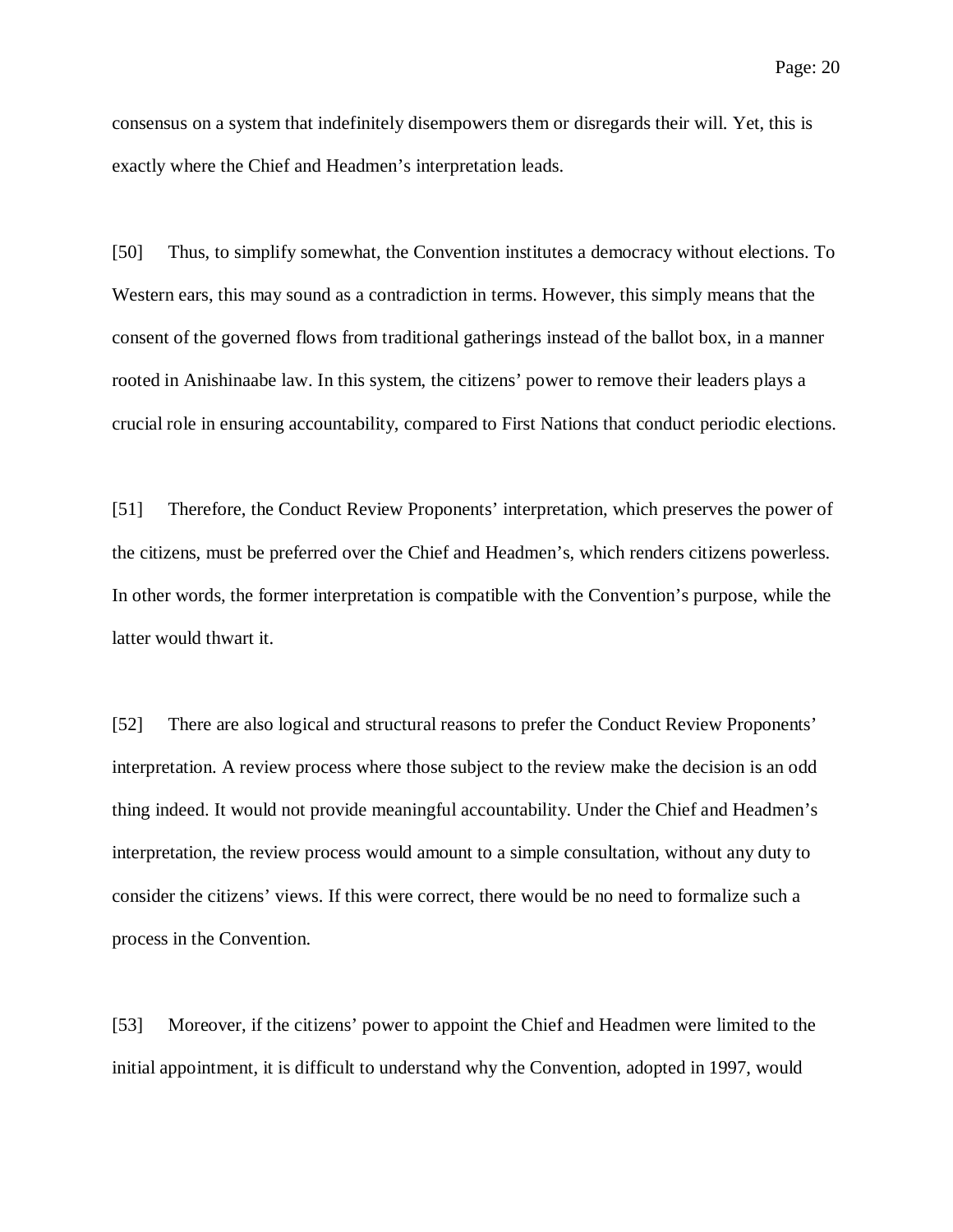regulate a process that took place twelve years earlier and is not meant to be repeated. One should normally assume that each section or part of an enactment accomplishes something useful. An interpretation that renders certain provisions redundant or useless is to be avoided.

[54] The Chief and Headmen argue that the review procedures should be interpreted in light of other provisions of the Convention that set substantive limits on their powers. If I understand the argument correctly, these provisions would act as a form of checks and balances that would render a power of removal unnecessary. I disagree. These provisions are framed as statements of ONS's rights as against the Crown and do not address the relationship between leader and citizen. While the Chief and Headmen attempted to draw an analogy with the *Canadian Charter of Rights and Freedoms*, there are no courts to enforce the limits set forth in the Convention. They simply do not provide for any real accountability.

[55] This brings me to the text of the Convention. The Chief and Headmen make certain textual arguments in support of their interpretation of the Convention. These arguments are unfounded.

[56] First, the Chief and Headmen submit that under the Convention, citizens have only the powers expressly granted to them. Because the Convention does not explicitly state that the citizens can remove the Chief and Headmen, this power should not be conferred by implication. For this proposition, they rely on my judgment in *Whalen v Fort McMurray No. 468 First Nation*, 2019 FC 732, [2019] 4 FCR 217 [*Whalen*]. However, the electoral code at issue in *Whalen* was much more precise than the Convention and lent itself much more easily to the kind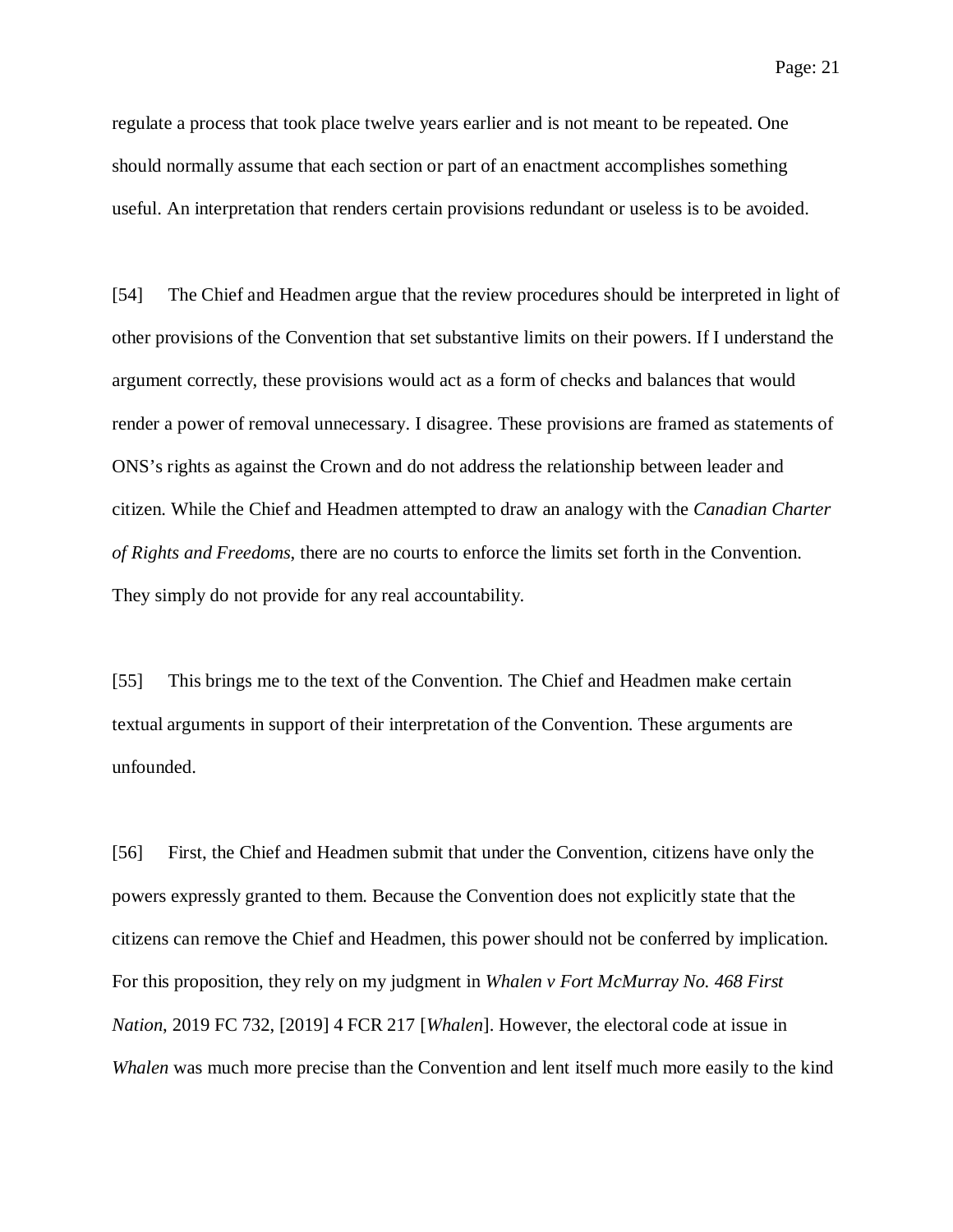Page: 22

of textual argument the Chief and Headmen are trying to make. Moreover, at paragraphs 47–48 of *Whalen*, I emphasized that the electoral code at issue evinced the citizens' intention to retain power over the selection of their leaders. This supports the Conduct Review Proponents' interpretation of the Convention. Under the code at issue in *Whalen*, the main accountability mechanism was periodic elections. Giving the council the power to remove duly elected councillors would effectively disempower citizens. In contrast, the main accountability mechanism established by the Convention is the citizens' power to review and remove their leaders.

[57] Second, the Chief and Headmen point out that according to the Convention, they hold their positions for life. This would be incompatible with the citizens' power to remove them. I disagree. The two are not incompatible. A chief or headman appointed by the citizens may well retain their positions for their lifetimes, if the citizens do not remove them.

[58] Third, the Chief and Headmen rely on the provision of the Convention that provides that "the approval and final decision making will rest with the Customary Chief and Headmen." This provision, however, is found in a section of the Convention entitled "Seat of Government," which is not directly relevant to this case. It apparently relates to day-to-day decision-making. It cannot set aside the explicit provisions conferring on ONS citizens the power to select or remove their leaders. In other words, it cannot apply to what takes place at traditional gatherings.

[59] Fourth, the Chief and Headmen suggest that every citizen's entitlement to "voice a right of principle opinion" in the selection of the leaders can only refer to a consultative process, in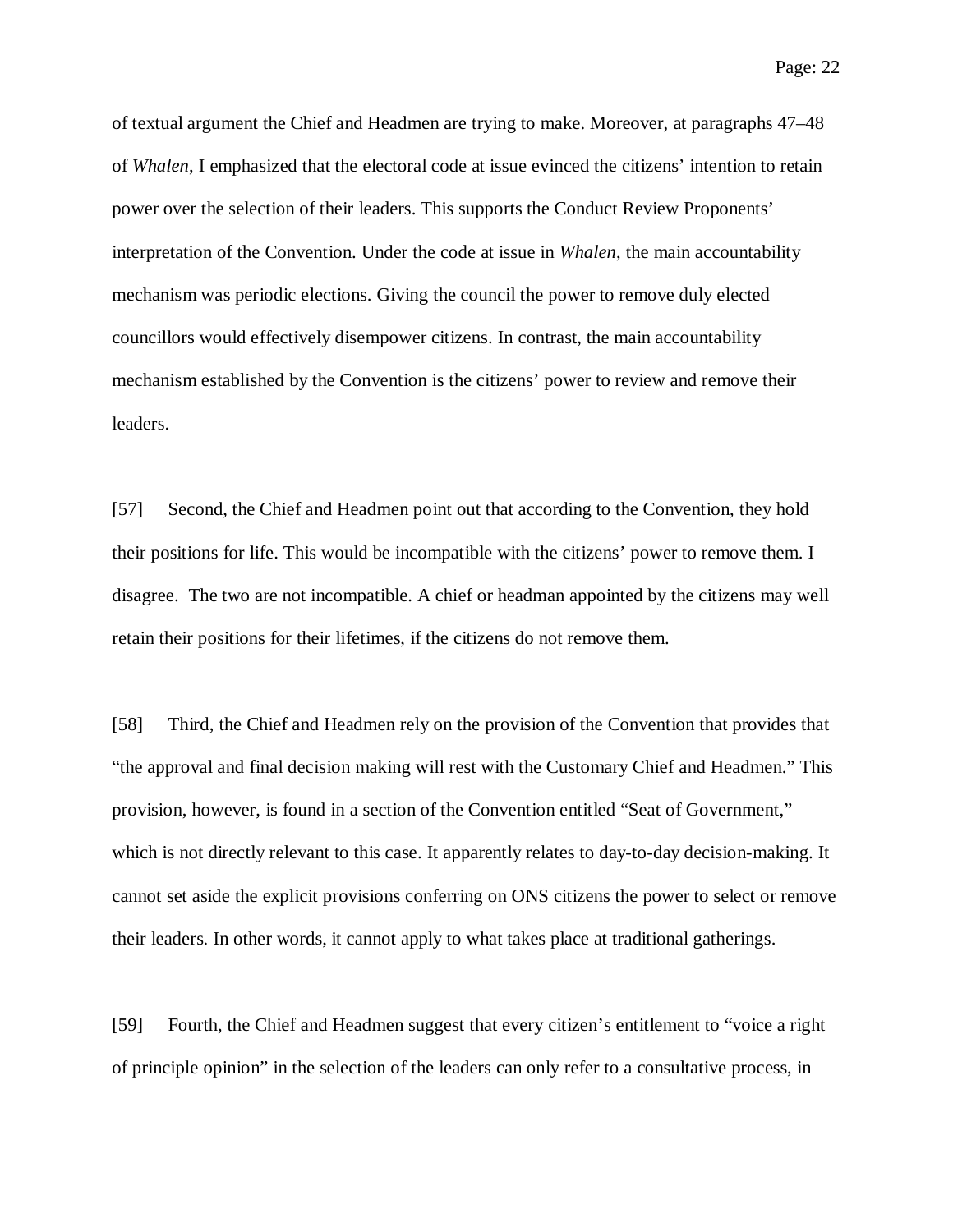which the citizens do not make the final decision. However, one must recall that the Convention does not establish an electoral process. Rather, the selection of leaders is to take place at a traditional gathering, hopefully by consensus. This "principle[d] opinion" can thus refer to each citizen's participation in the discussion aimed at reaching consensus. It does not mean that the citizens' opinions are merely intended for the consideration of the Chief and Headmen and can be disregarded at will.

[60] Let us return to the text of the "Review Procedures" section of the Convention. For the sake of convenience, I reproduce it again:

> That under a traditional gathering of the Citizens of the Ojibway Nation of Saugeen Indian Tribe that a review to the conduct of the Customary Chief and Headmen will be in a form of an open discussion and the final decision will be based under the process of customary practice and treaty […].

[61] Given the purpose and context of this provision, the "final decision" must include the removal of the Chief and Headmen. This decision is to be made by the citizens, after an open discussion, in a traditional gathering.

[62] Thus, I conclude that the Convention, properly interpreted, recognizes ONS citizens' power to remove the Chief and Headmen at a traditional gathering, and to appoint new ones.

[63] Given this finding, there is no need to decide whether a custom emerged outside of the Convention, according to the test set out in *Whalen*, at paragraphs 31–41.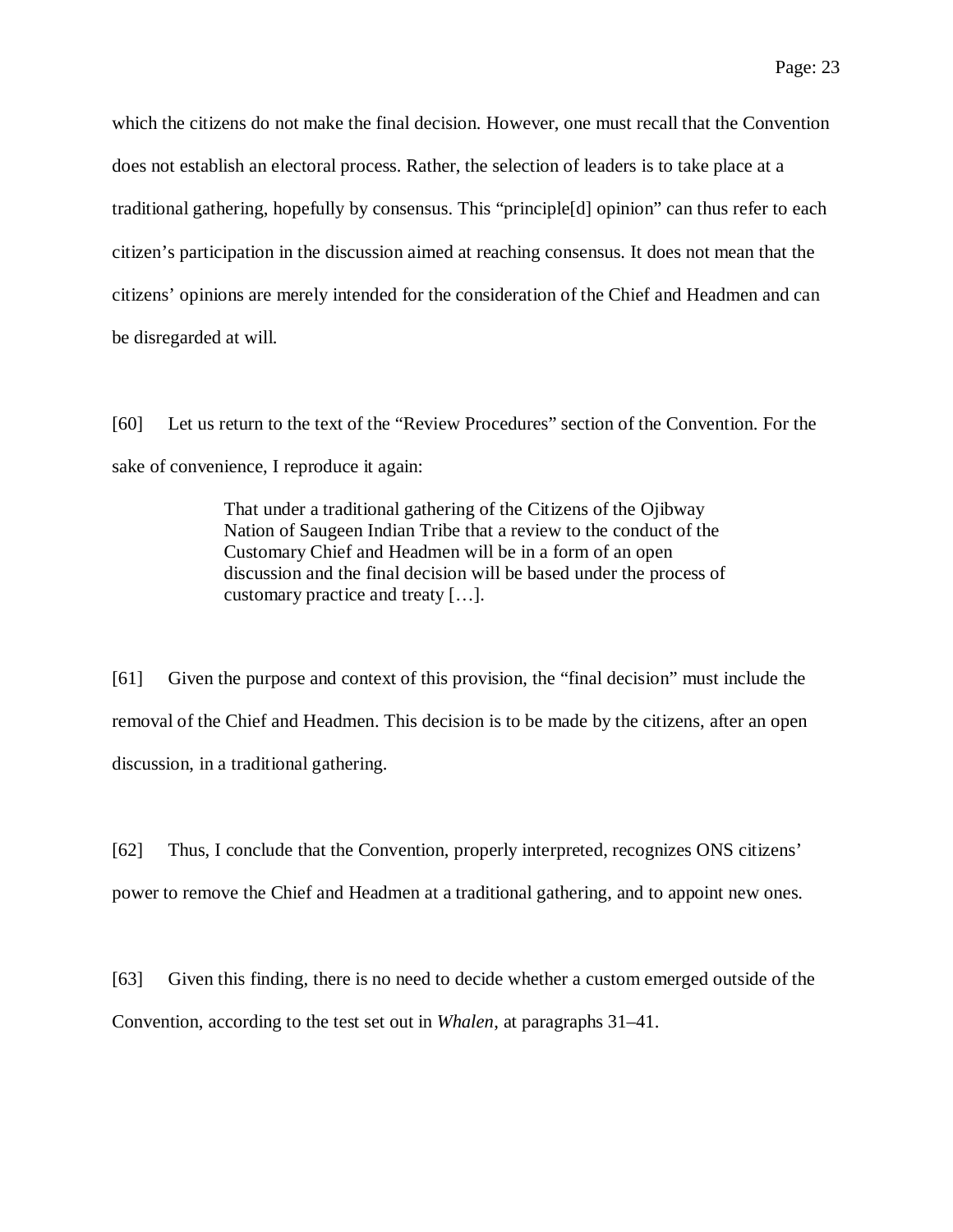## B. *Fairness and Lawfulness of the Traditional Gathering*

[64] Having established that the Convention recognizes the power of ONS's citizens to remove the Chief and Headmen and select new ones at a traditional gathering, the next issue is whether the citizens present on the second day of the traditional gathering, on June 21, 2019, were successful in exercising this power.

[65] The Chief and Headmen allege that the process that culminated in their removal breached procedural fairness or was unlawful in several ways. They argue that they did not receive proper notice, that the traditional gathering had been properly closed before resolutions were adopted for their removal and that these resolutions were not adopted by a majority of ONS's citizens.

[66] I disagree with the Chief and Headmen. The process was fair and lawful. Before providing detailed reasons regarding each alleged breach, I wish to emphasize a common theme. All these alleged breaches were situations that directly resulted from the Chief and Headmen's refusal to accept that ONS's citizens could remove them pursuant to the review procedure set forth in the Convention. These situations did not arise because of any unfairness or lack of transparency on the part of the Conduct Review Proponents. Rather, they were a by-product of the Chief and Headmen's avoidance strategy. The Chief and Headmen should not be heard to complain about the consequences of their own conduct.

[67] Moreover, a large portion of the Chief and Headmen's procedural fairness submissions are directed at the December 2018 or the February 2019 meetings. It is not necessary to address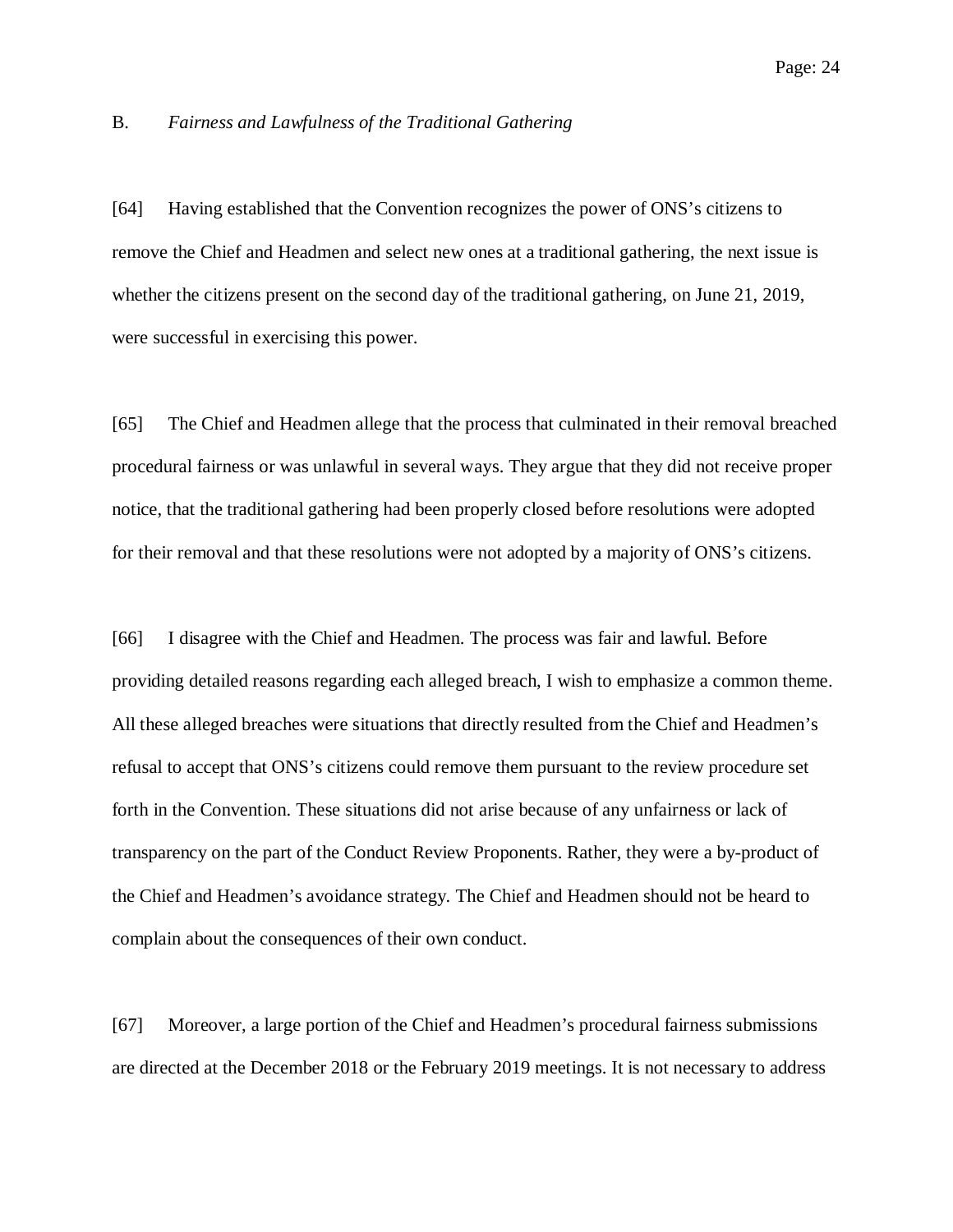this part of their submissions. In large part, these meetings merely paved the way to the June 2019 traditional gathering. While the Conduct Review Proponents sought to appoint new Headmen in February, a new decision was made in this regard in June. Thus, a review of the fairness of the process leading to the removal and replacement of the Chief and Headmen must focus on the June 2019 traditional gathering.

#### (1) Adequate Notice

[68] The Chief and Headmen's first objection to the process is that the Conduct Review Proponents gave no adequate notice of their intention to remove them. This argument fails because the Chief and Headmen simply did not want to participate in any process leading to their removal. Giving notice in these circumstances would serve no meaningful purpose.

[69] Participatory rights, such as the right to receive notice, aim at providing the party affected by an administrative decision with the opportunity "to put forward their views and evidence fully and have them considered by the decision-maker": *Baker v Canada (Minister of Citizenship and Immigration*), [1999] 2 SCR 817 at paragraph 22. They are "personal to those whose substantive rights or interests they protect" and can be waived by those persons: *Irving Shipbuilding Inc v Canada (Attorney General)*, 2009 FCA 116 at paragraph 48, [2010] 2 FCR 488; see also Paul Daly, *Understanding Administrative Law in the Common Law World* (Oxford: Oxford University Press, 2021) at 86.

[70] It follows that a person who does not wish to participate in a decision-making process or does not recognize the decision-maker's authority cannot complain about the lack of notice. Such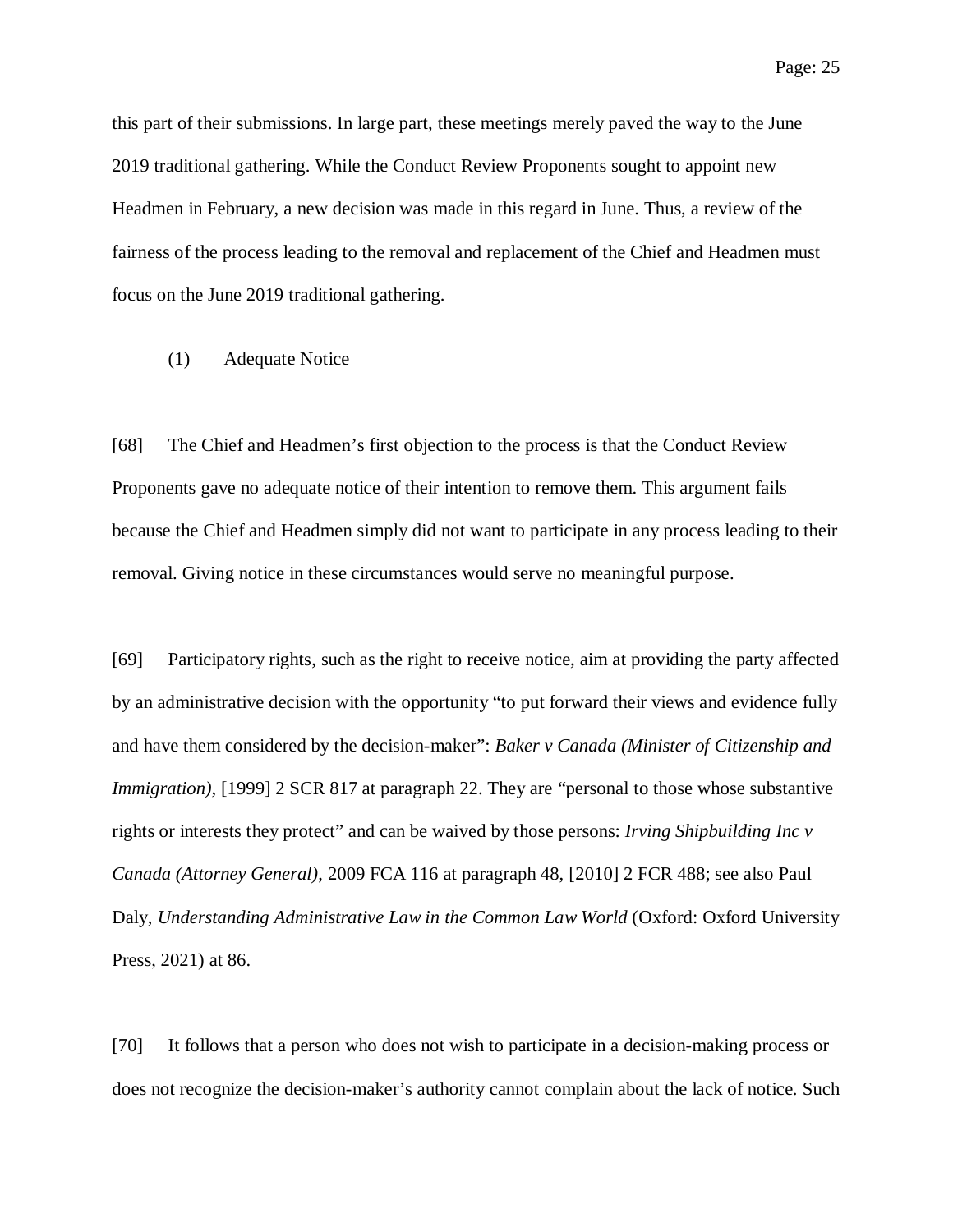is the situation of the Chief and Headmen, who consistently denied the power of ONS's members to remove them at a traditional gathering, in particular in the January 30, 2019 letter to ONS's members, in the first application for judicial review and in Chief Edward Machimity's "open letter" dated May 2019. In other words, the Chief and Headmen's conduct amounts to a waiver of the right to receive notice.

[71] Moreover, someone who actually knew about the decision to be made, or was wilfully blind, cannot complain about the lack of notice. For example, in *Salt River First Nation #195 (Salt River Indian Band #759) v Martselos*, 2008 FCA 221 at paragraphs 35–36, the Federal Court of Appeal held that a person who refuses to accept service of a notice cannot complain that the ensuing meeting was held in breach of procedural fairness. The January 30, 2019 letter, the first application for judicial review and the May 2019 "open letter" all make it abundantly clear that the Chief and Headmen were aware of the Conduct Review Proponents' intention to seek their removal.

[72] Adequacy of notice may also be assessed from the perspective of ONS citizens who might want to attend the traditional gathering. The irony of the matter is that the notice for the June 2019 traditional gathering was given by the Chief and Headmen. Edward Machimity also mentioned the gathering in his May 2019 letter to all citizens. Both documents state that the purpose of the June meeting is to hold a review according to the Convention. Citizens who received these documents must have understood that the Conduct Review Proponents would seek the removal of the Chief and Headmen, even though the latter disagreed. The Conduct Review Proponents' plans were explicitly mentioned in the January 30, 2019 letter to all citizens. The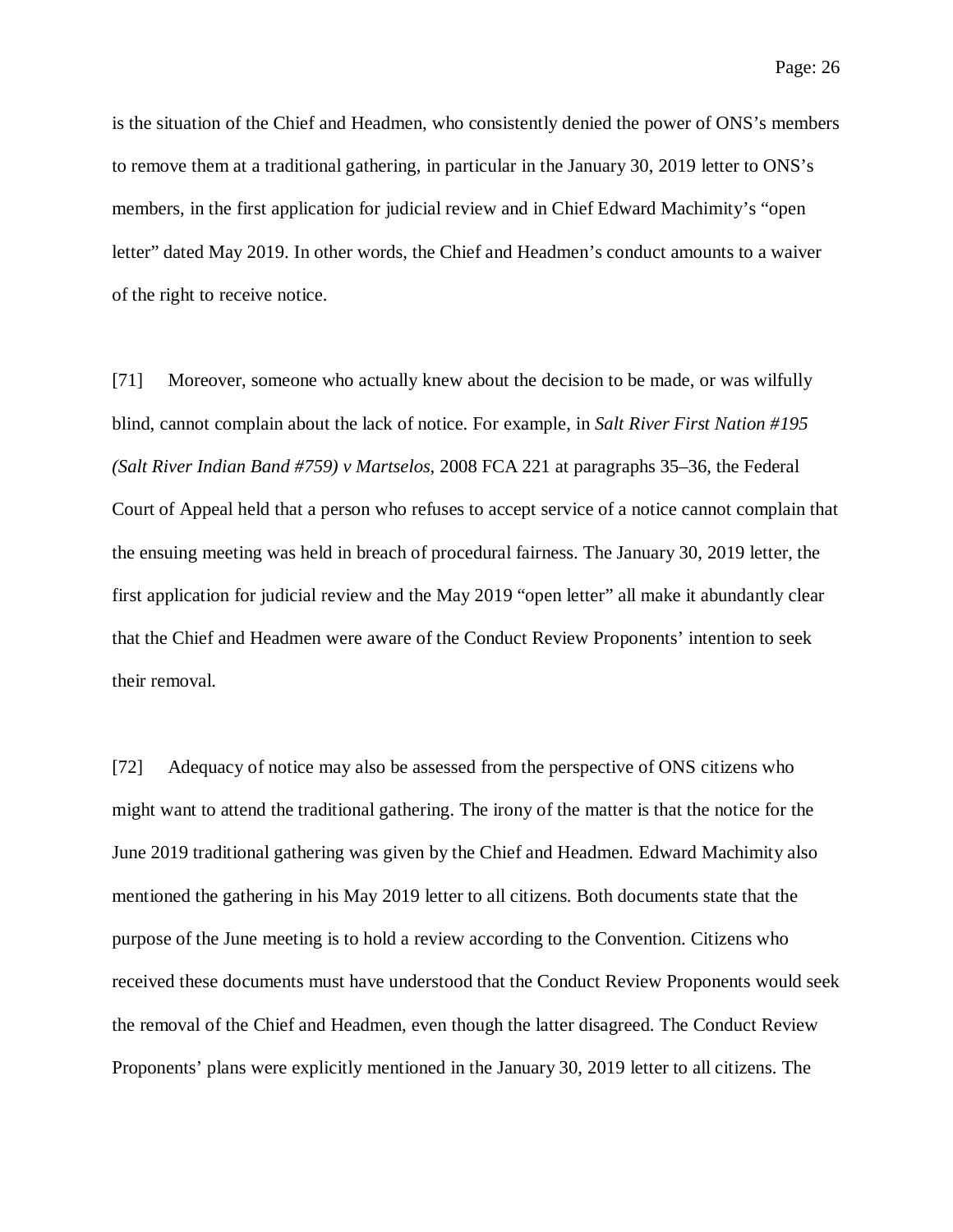Chief and Headmen cannot invoke any alleged ambiguity in the notice they themselves drafted. There is no evidence that any ONS citizen failed to understand what was to take place at the traditional gathering. Likewise, if the notice was not distributed to all ONS citizens, the Chief and Headmen have only themselves to blame. Again, the Chief and Headmen did not bring any evidence that any ONS citizen failed to attend the traditional gathering because they had not received notice.

## (2) Conduct and Purported Termination of Traditional Gathering

[73] The Chief and Headmen deny that what took place on June 21, 2019 was a valid part of the traditional gathering. Rather, they argue that they alone have the power to call a traditional gathering, determine its agenda and end it. They assert that they closed the traditional gathering at the end of the first day, on June 20, 2019. From that perspective, the proceedings on June 21, 2019 would have constituted a separate meeting, convened without authority and proper notice.

[74] I am unable to agree with these submissions.

[75] Most fundamentally, the Chief and Headmen's position is at odds with the concept of a traditional gathering held for the purposes of a leadership review. The leaders subject to the review cannot act in a way that frustrates the purpose of the review. Yet, this is exactly what they did. They consistently denied the membership's power to review their leadership and to remove them if necessary. They set an agenda for the traditional gathering that excluded any genuine review of their leadership. They then purported to end the meeting after one day, before the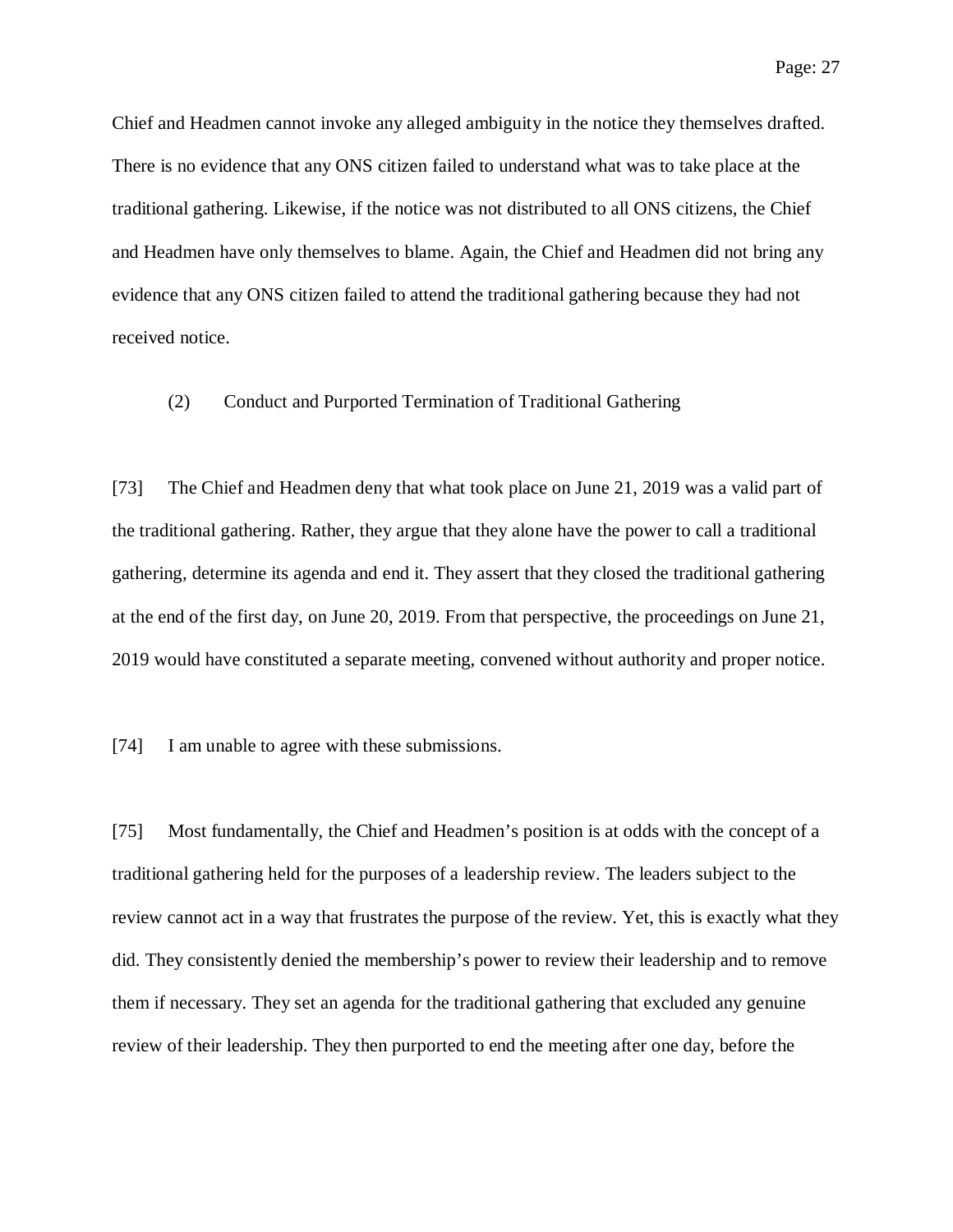citizens present had an opportunity to debate their removal. As Headman John Sapay said in cross-examination, the traditional gathering was "cut short."

[76] Having tried to deprive ONS's citizens of the power to review their leadership, the Chief and Headmen can hardly complain that a large majority of the citizens present on the first day reconvened on the second day and continued the meeting.

[77] In addition, it is unclear from the evidence how the purported termination of the traditional gathering was communicated, if at all, to the citizens present on the first day. In her affidavit dated March 22, 2021, Eileen Keesic states that she does not "recall if an announcement was made that the second day of the traditional gathering was cancelled." Roger Bouvier, who was hired by the Chief and Headmen to facilitate the meeting, states:

> After I called the meeting adjourned, someone in the audience asked if we would be meeting again tomorrow. That is when we indicated that the second day of the Traditional Gathering was not proceeding.

[78] This suggests that the manner in which the meeting was initially adjourned conveyed the impression that it would continue the next day. Mr. Bouvier, however, does not mention if the subsequent exchange could be heard by everyone in attendance. On cross-examination, Hilda Derose admitted that the cancellation of the second day was announced, although she did not explain in which context.

[79] In his affidavit, Ron Machimity states that no announcement was made. Desiree Jacko and Betty Necan agree with this, but Desiree Jacko adds that, during a break immediately before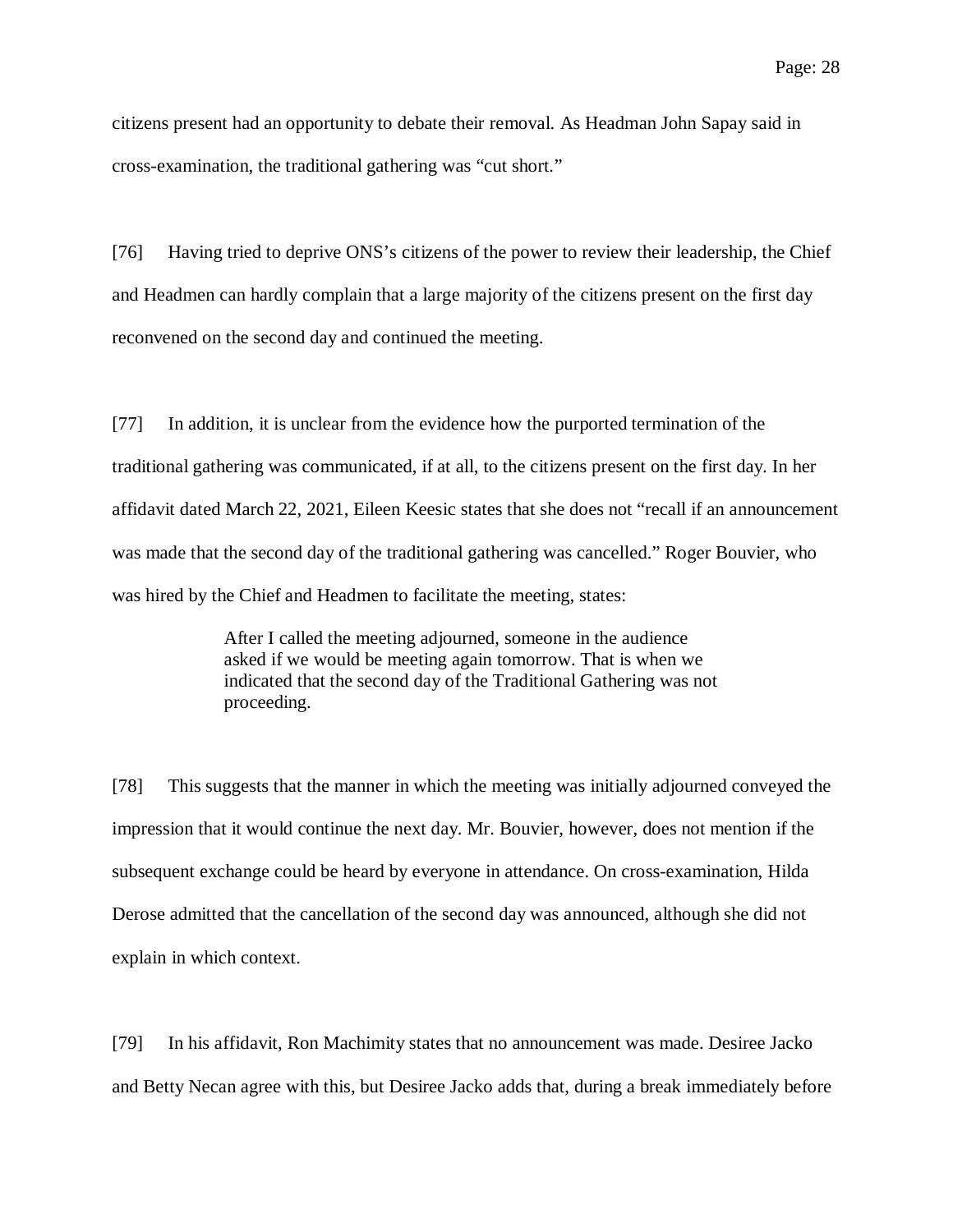the end of the first day, she overheard Eileen Keesic telling Roger Bouvier that the second day would not proceed. She was shocked to learn this and told other ONS citizens about it. Both Eileen Keesic and Roger Bouvier deny this conversation.

[80] In her affidavit, Betty Necan states that she drove to the community centre on June 21, together with other citizens, thinking that the second day of the traditional gathering would take place as announced and that she was shocked to learn that the Chief and Headmen were not there.

[81] On a balance of probabilities, I find that the Chief and Headmen, with the help of Mr. Bouvier, attempted to end the traditional gathering after the first day without explicitly saying to the citizens present that the second day would not take place. The Chief and Headmen must have known that, in all likelihood, an explicit announcement would have been openly challenged by the Conduct Review Proponents. It is only after the meeting was adjourned that some citizens were told that the second day would not take place and that the news began to disseminate.

[82] To the extent that the Chief and Headmen argue lack of notice regarding the second day of the traditional gathering, I note that Eileen Keesic, in her affidavit dated March 22, 2021, at paragraph 55, states that she was aware that a meeting was taking place and sent her husband to inquire. Nothing prevented the Chief and Headmen from attending.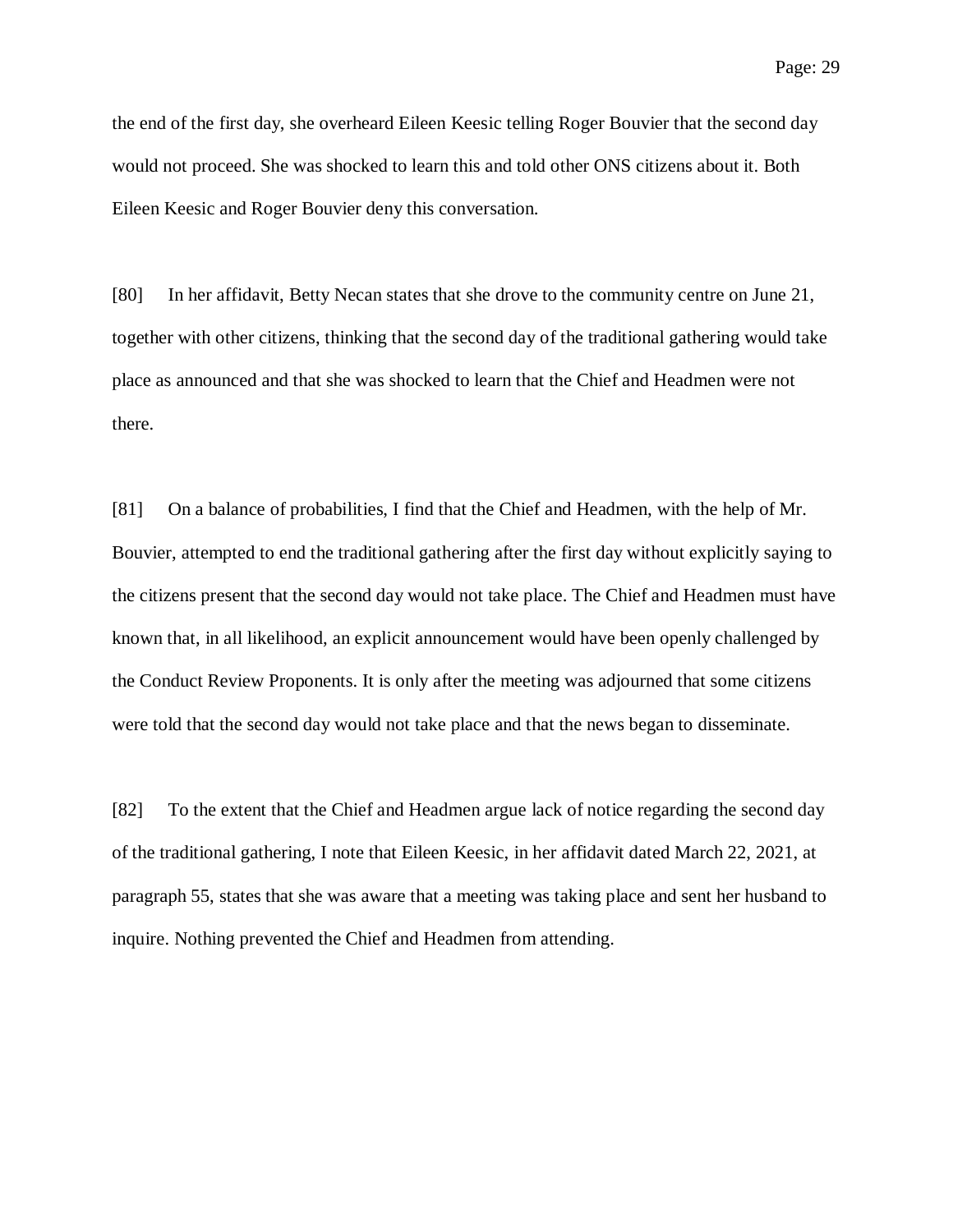[83] In these circumstances, I find that the traditional gathering was not validly terminated at the end of the first day and that the citizens were entitled to reconvene on the second day and to conduct the meeting themselves in the absence of the Chief and Headmen and the facilitator.

#### (3) A sufficient majority

[84] The Chief and Headmen also suggest that the resolutions adopted on June 21, 2019 did not receive the assent of a sufficient majority of ONS's citizens. As I mentioned above, the evidence is not entirely clear regarding the number of ONS citizens of voting age. Depending on whether there are 100 or 150 adult citizens, the 29 citizens who signed the resolutions would amount to 20% to 30% of ONS's membership.

[85] In assessing this argument, one must not lose sight that we are dealing with a process set forth in the Convention. ONS citizens did not seek to enact a new constitution from scratch. The latter process may warrant a more probing assessment: see, for example, *Pahtayken v Oakes*, 2009 FC 134, aff'd 2010 FCA 169 [*Pahtayken*]; *Taypotat v Taypotat*, 2012 FC 1036, rev'd 2013 FCA 192, rev'd 2015 SCC 30, [2015] 2 SCR 548 [*Taypotat*]. The June 21, 2019 resolutions were not, to use the language of constitutional theory, the result of the exercise of constituent power.

[86] Therefore, the validity of the resolutions must be determined according to the Convention itself. The Convention, however, does not set any explicit quorum for a traditional gathering. There does not seem to be any basis for implying a requirement for a specific level of participation either.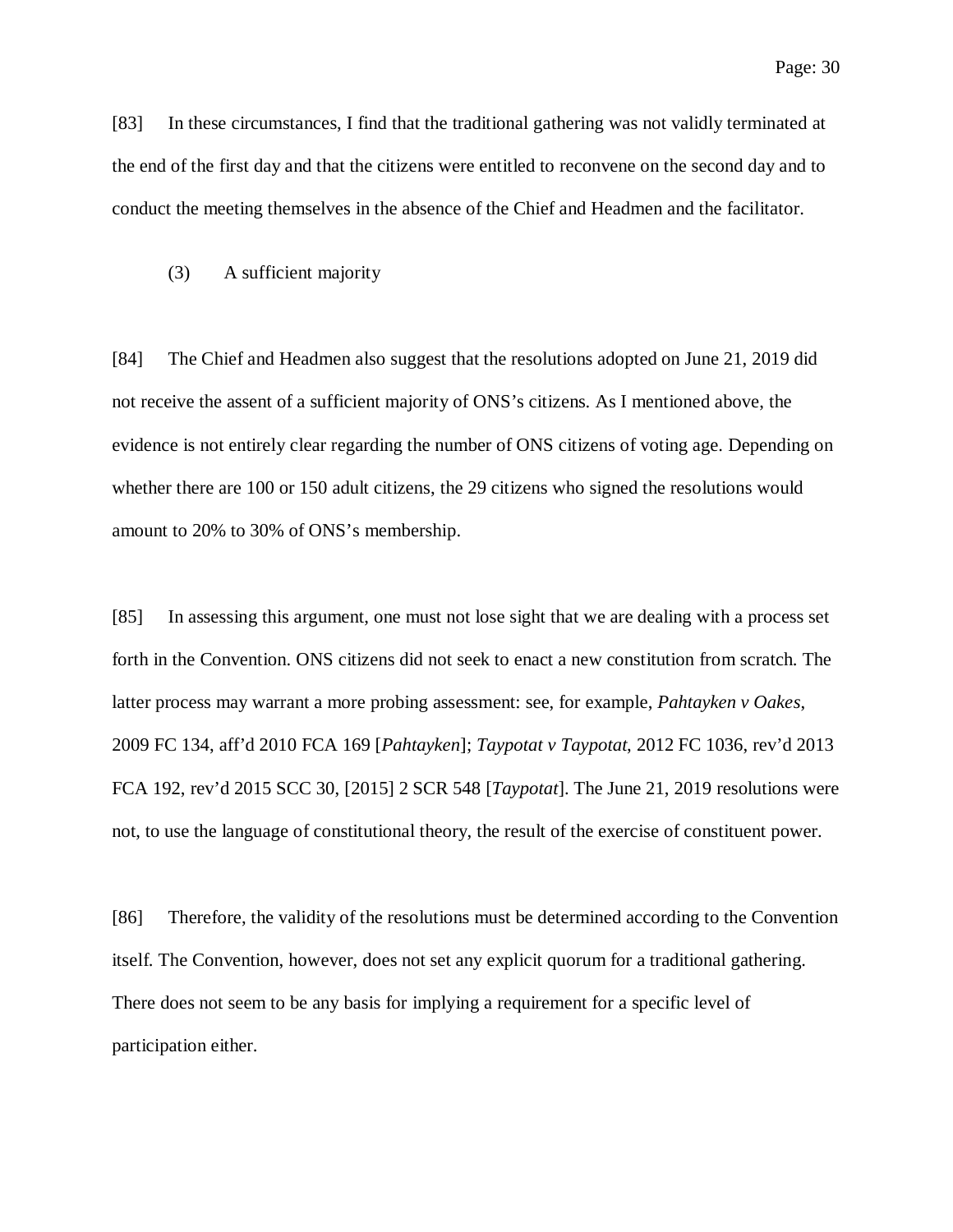[87] In this regard, no one argues that the first day of the traditional gathering lacked quorum. Approximately 40 citizens attended. A similar number of citizens attended the 2006 traditional gathering, and only 20 citizens were present for the adoption of the Convention in the 1997 traditional gathering. These facts make it very difficult to impose any higher requirement. Thus, I find that the Chief and Headmen failed to prove that the June 21, 2019 resolutions were unlawful for lack of quorum.

[88] Even if I needed to review all the circumstances, as in *Pahtayken* and *Taypotat*, I would conclude that the June 21, 2019 resolutions constitute a lawful expression of the will of ONS's membership. As I mentioned above, the participation in the second day of the traditional gathering is in line with the participation in past political events at ONS. By way of comparison, if about 30% of the membership assented to the resolutions, this corresponds to the proportion of citizens who approved a new election code in a referendum in *Pahtayken*. Given the geography and the fact that a traditional gathering is held in person, it would not be reasonable to expect more. In addition, the removal of the Chief and Headmen was a matter of discussion at ONS for several months. The matter was the subject of at least two detailed written communications to all citizens. A CBC news article regarding the situation must have alerted a large number of citizens to the issues at stake. This is far from the situation in *Marie*, where a group of members of a First Nation spontaneously decided, without notice, to remove councillors and appoint new ones. Lastly, the evidence does not show the Chief and Headmen have the support of anyone beyond themselves and their immediate family. Even if the low rate of participation were the result of a deliberate boycott, this would not invalidate the decisions made by those who participated in the traditional gathering: *Pahtayken*, at paragraph 65.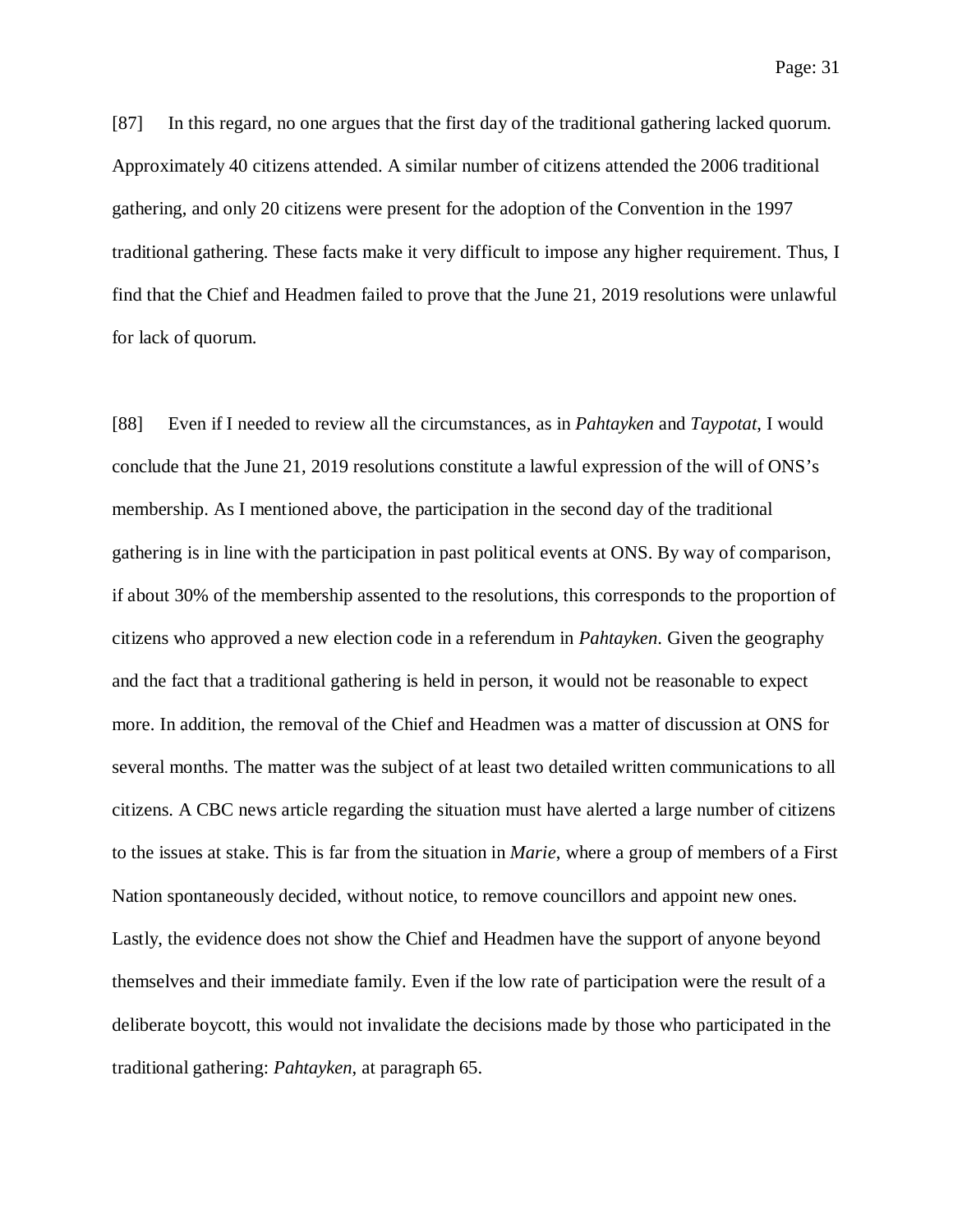[89] In the end, I find that the resolutions adopted on June 21, 2019 constituted a lawful decision made by ONS's membership at a traditional gathering and were effective in removing Edward Machimity, Eileen Keesic and John Sapay and in appointing Ron Machimity, Joyce Medicine, Betty Necan, Darlene Necan and Desiree Jacko in their stead.

V. Remedies

[90] For the foregoing reasons, the Conduct Review Proponents' application for judicial review will be granted and ONS's application for judicial review will be dismissed.

[91] This brings me to the issue of remedies. The logical conclusion of the reasoning set out above is that Ron Machimity, Joyce Medicine, Betty Necan, Darlene Necan and Desiree Jacko have been the legitimate Chief and Headmen since June 21, 2019. The reality, however, is that Edward Machimity, Eileen Keesic and John Sapay have remained in power despite their removal by ONS's citizens. What is needed, then, is an order in the nature of *quo warranto* removing the latter as well as a declaration that the former are the legitimate office holders.

[92] The Conduct Review Proponents also seek an order quashing or setting aside all decisions made by the Chief and Headmen since June 20, 2019. I have no indication as to what these decisions are. It may well be that these decisions affect third parties, who should be heard before they are quashed. Given the indeterminate scope of this request and the reliance interest of third parties, I decline to make such an order. This means that in practice, my decision will not have retroactive effect.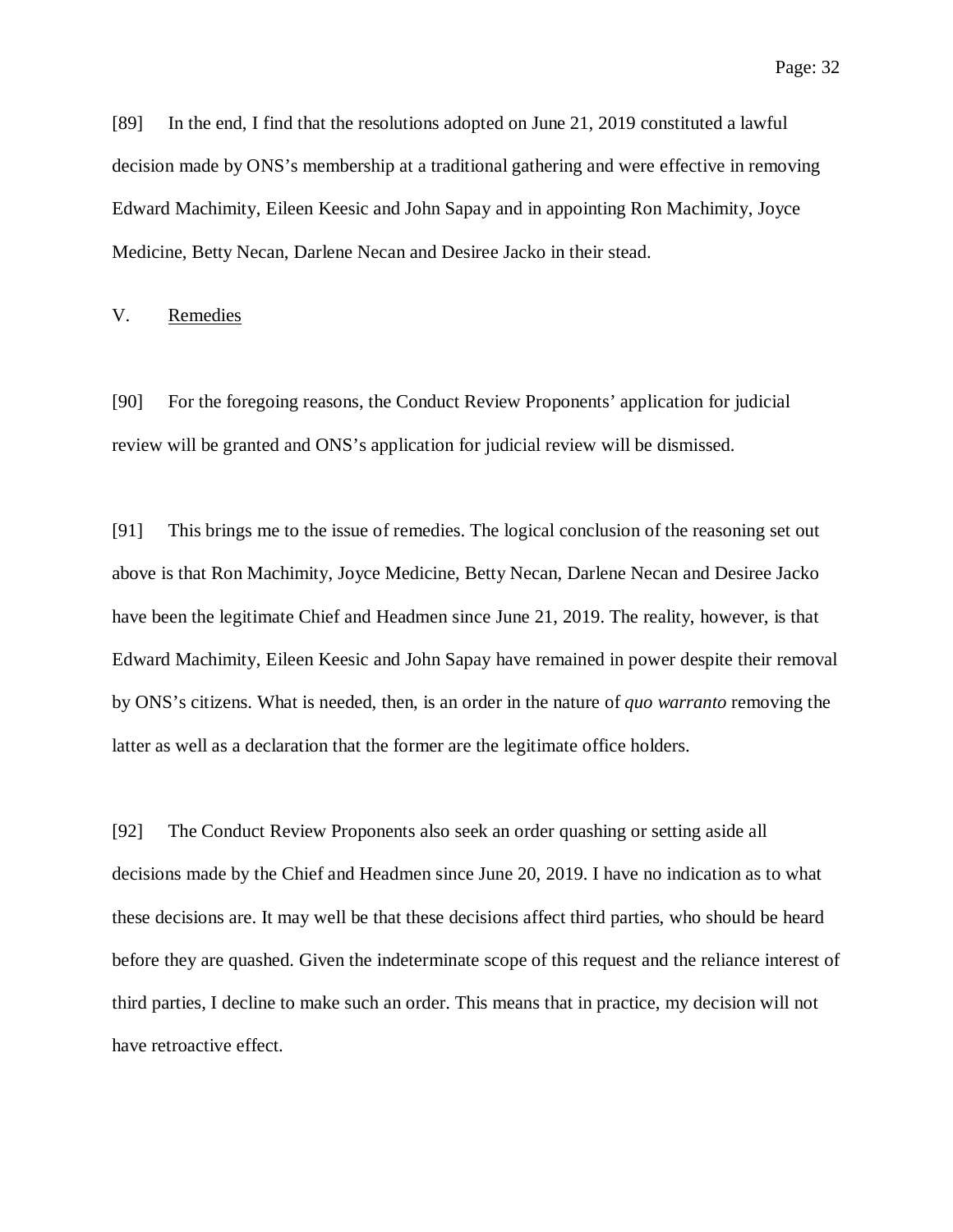[93] The Conduct Review Proponents also seek other orders or declarations, but I find that they are unnecessary, given that the two main orders I am issuing should be self-explanatory.

[94] At the hearing, the Conduct Review Proponents stated that their goal was not to remain in power indefinitely. Rather, they intend to put an election code to the membership for adoption quickly, and then call an election. They invited me to show creativity in crafting orders that would give effect to this intention. I was informed that the draft election code was almost ready to be submitted to a referendum. Accordingly, I will order ONS to call a referendum for the adoption of an election code no later than October 31, 2022. If the code is adopted, I will order ONS to call an election no later than October 31, 2023.

[95] The parties have asked me to postpone the awarding of costs. Accordingly, they will be given an opportunity to file written submissions in this regard.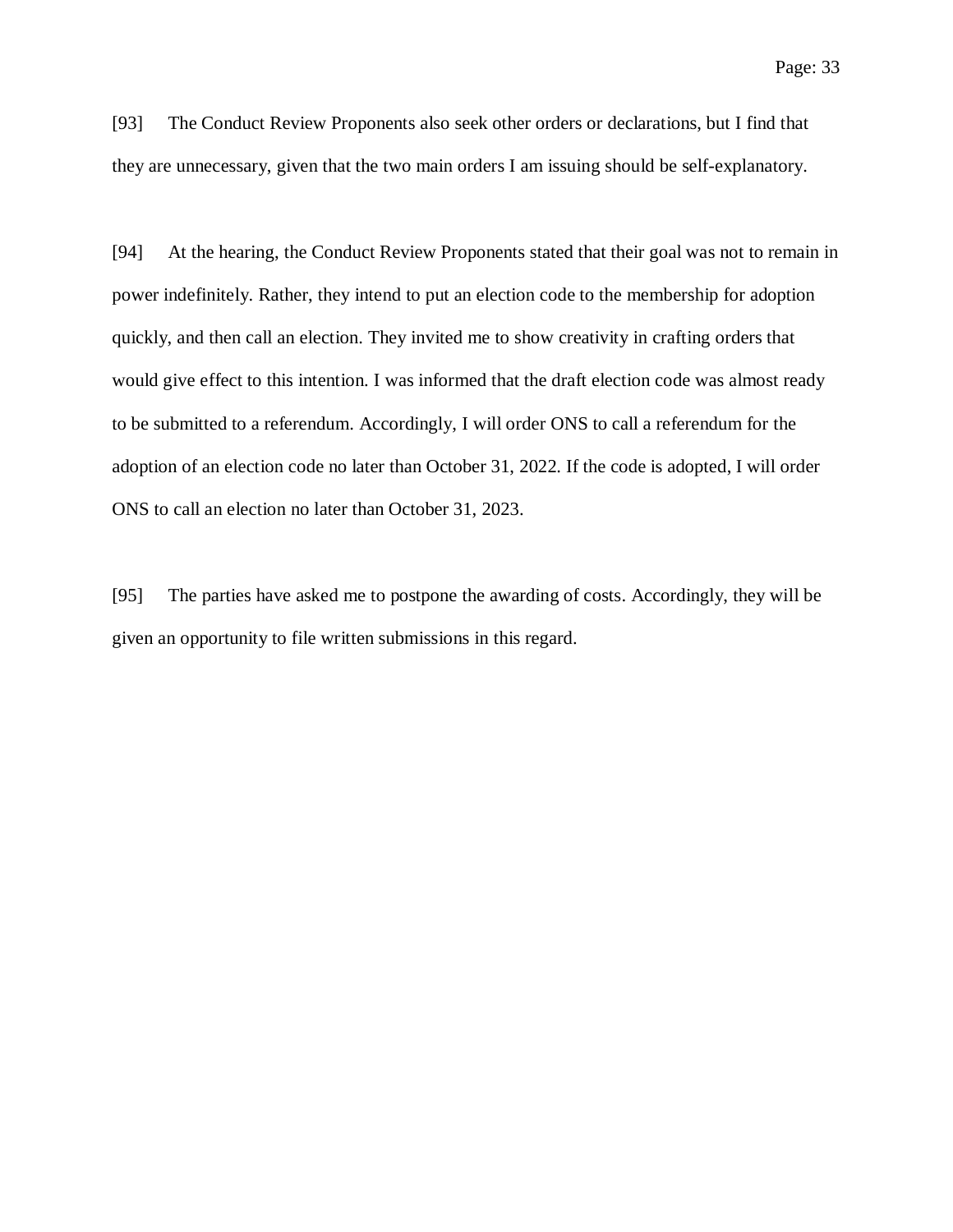## Page: 34

## **JUDGMENT in T-221-19 and T-1192-19**

## **THIS COURT'S JUDGMENT is that**:

- 1. The application for judicial review in file T-221-19 is dismissed.
- 2. The application for judicial review in file T-1192-19 is granted.
- 3. Edward Machimity, Eileen Keesic and John Sapay are removed from their respective positions of Chief and Headmen of Ojibway Nation of Saugeen.
- 4. Ron Machimity Sr. is the lawful Chief, and Joyce Medicine, Betty Necan, Darlene Necan and Desiree Jacko are the lawful Headmen of Ojibway Nation of Saugeen.
- 5. Ojibway Nation of Saugeen will hold a referendum for the adoption of an election code no later than October 31, 2022.
- 6. If an election code is adopted, Ojibway Nation of Saugeen will hold elections for the positions of Chief and Headmen no later than October 31, 2023.
- 7. The applicants in file T-1192-19 will serve and file their submissions regarding costs, not to exceed 10 pages in length, no later than 15 days from the date of this judgment.
- 8. The respondents in file T-1192-19 will serve and file their submissions regarding costs, not to exceed 10 pages in length, no later than 10 days from the date of service of the applicants' costs submissions.

"Sébastien Grammond" Judge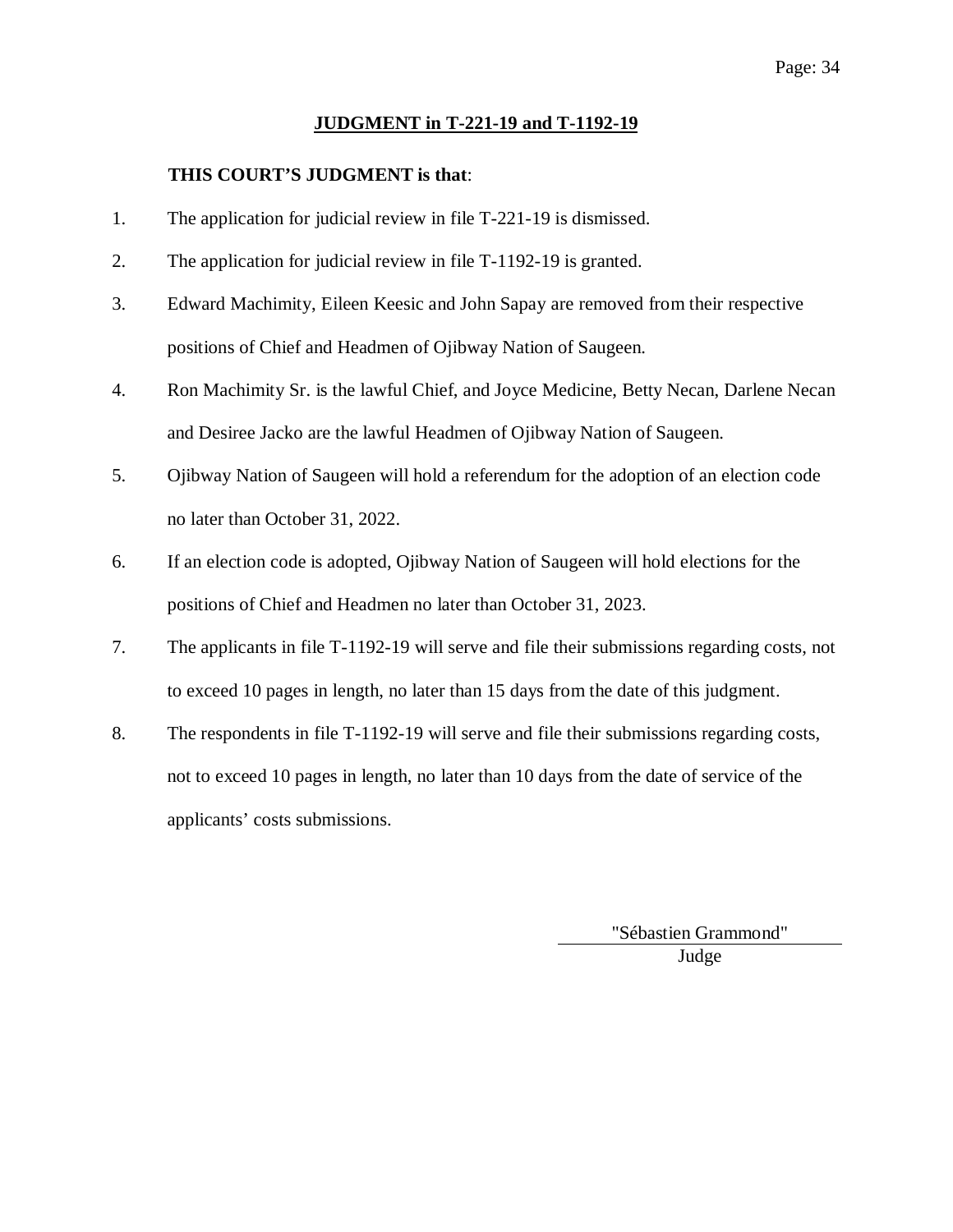## **FEDERAL COURT**

# **SOLICITORS OF RECORD**

| <b>DOCKET:</b>                                                                                    | $T-221-19$                                                                                                                                                                                                                   |
|---------------------------------------------------------------------------------------------------|------------------------------------------------------------------------------------------------------------------------------------------------------------------------------------------------------------------------------|
| <b>STYLE OF CAUSE:</b>                                                                            | <b>OJIBWAY NATION OF SAUGEEN v HILDA</b><br>DEROSE, JOHN MACHIMITY, RON MACHIMITY<br>SR., JOYCE MEDICINE, BETTY NECAN, DARLENE<br>NECAN AND DESIREE JACKO                                                                    |
| <b>AND DOCKET:</b>                                                                                | $T-1192-19$                                                                                                                                                                                                                  |
| <b>STYLE OF CAUSE:</b>                                                                            | RON MACHIMITY SR., JOYCE MEDICINE, BETTY<br>NECAN, DARLENE NECAN AND DESIREE JACKO<br><b>v OJIBWAY NATION OF SAUGEEN, AS</b><br>REPRESENTED BY EDWARD MACHIMITY,<br>VIOLET MACHIMITY, EILEEN KEESIC AND JOHN<br><b>SAPAY</b> |
| <b>PLACE OF HEARING:</b>                                                                          | <b>HELD BY VIDEOCONFERENCE</b>                                                                                                                                                                                               |
| <b>DATE OF HEARING:</b>                                                                           | <b>FEBRUARY 23, 2022</b>                                                                                                                                                                                                     |
| <b>JUDGMENT AND REASONS:</b>                                                                      | <b>GRAMMOND J.</b>                                                                                                                                                                                                           |
| <b>DATED:</b>                                                                                     | <b>APRIL 21, 2022</b>                                                                                                                                                                                                        |
| <b>APPEARANCES:</b>                                                                               |                                                                                                                                                                                                                              |
| Sacha R. Paul<br>Megan A. Smith                                                                   | <b>FOR THE APPLICANTS</b>                                                                                                                                                                                                    |
| Donald B. Shanks<br>Rachael M. Paquette                                                           | FOR THE RESPONDENTS                                                                                                                                                                                                          |
| <b>SOLICITORS OF RECORD:</b>                                                                      |                                                                                                                                                                                                                              |
| Thompson Dorfman Sweatman<br><b>LLP</b><br><b>Barristers and Solicitors</b><br>Winnipeg, Manitoba | <b>FOR THE APPLICANTS</b>                                                                                                                                                                                                    |
| <b>Cheadles LLP</b><br><b>Barristers and Solicitors</b>                                           | FOR THE RESPONDENTS                                                                                                                                                                                                          |

Thunder Bay, Ontario